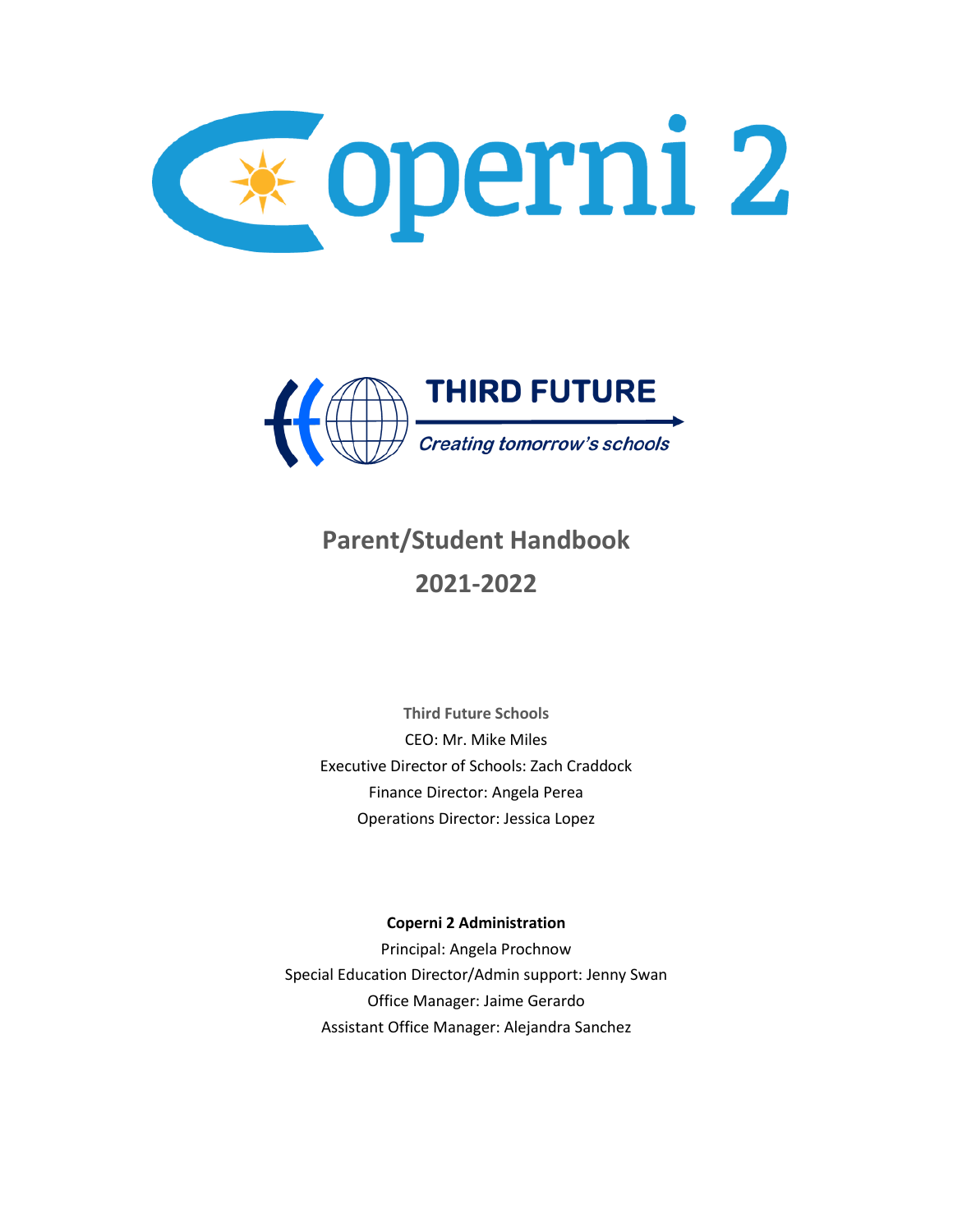



# August 2021

# Dear Families:

Thank you for choosing Coperni 2! The school's leadership team, faculty, and staff are eager to begin the important work of preparing your student for college and a Year 2030 workplace. We have been busily preparing for the months ahead and look forward to developing a collaborative relationship between home and school. The journey will begin August 5 followed by 180 days of high expectations and strong academics.

*The Parent and Student Handbook* and *Code of Conduct* are designed to guide you and your student through this exciting time. We encourage you to read both sections of this booklet thoroughly and discuss them with your child.

*The Parent and Student Handbook* includes contact information and specific school policies of Third Future Schools and Coperni 2. The *Code of Conduct* describes the behavior expectations that will be implemented to encourage appropriate conduct and ensure a positive learning environment.

Welcome to the school year!

Sincerely,

*Angela Prochnow* Coperni 2 Principal

+ Administration, Faculty and Staff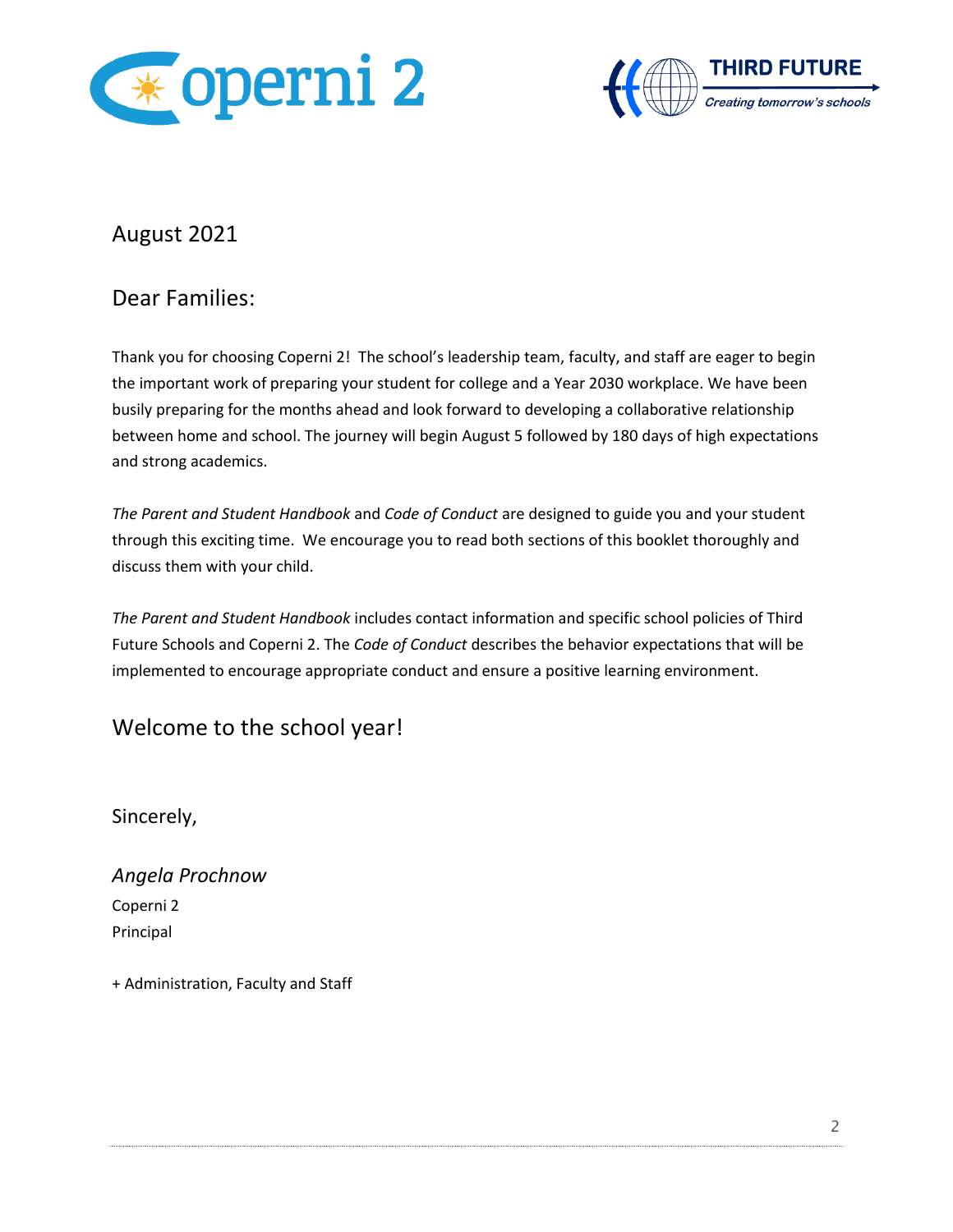



For each and every child that walks through our doors, preparation for the year 2030 workplace is an expectation. From day one at Coperni 2, students receive a tailored education to make this possible. It's an education that fits individual needs. We've established innovative partnerships, like tutoring and our personalized learning model, to build the skills and knowledge to be successful in life and learning.

# **The Mission**

A team of dedicated teachers and leaders, working in a high performance and caring culture, maintains an intense focus on academic achievement and performance outcomes. Students find success and are engaged through personalized learning, which allows students to work at their own pace and learn in a way more suited to their strengths. We hold high expectations for students and staff and believe everyone can create their future.

#### **The Vision**

Third Future Schools prepares students for college and the modern workplace. Through personalized learning and a focus on critical thinking skills, our schools close achievement gaps and allow every student to reach her/his potential.

#### **Our Core Beliefs**

- 1. All students can learn and reach his or her potential
- 2. Effective teachers make the most difference in student academic performance
- 3. For every child to succeed, we must hold students and ourselves to high expectations
- 4. We value parent engagement and community support
- 5. We rely on clearly defined outcomes to guide our work and to which we hold ourselves accountable
- 6. We value equity and commit to reducing inequities inherent in the education system.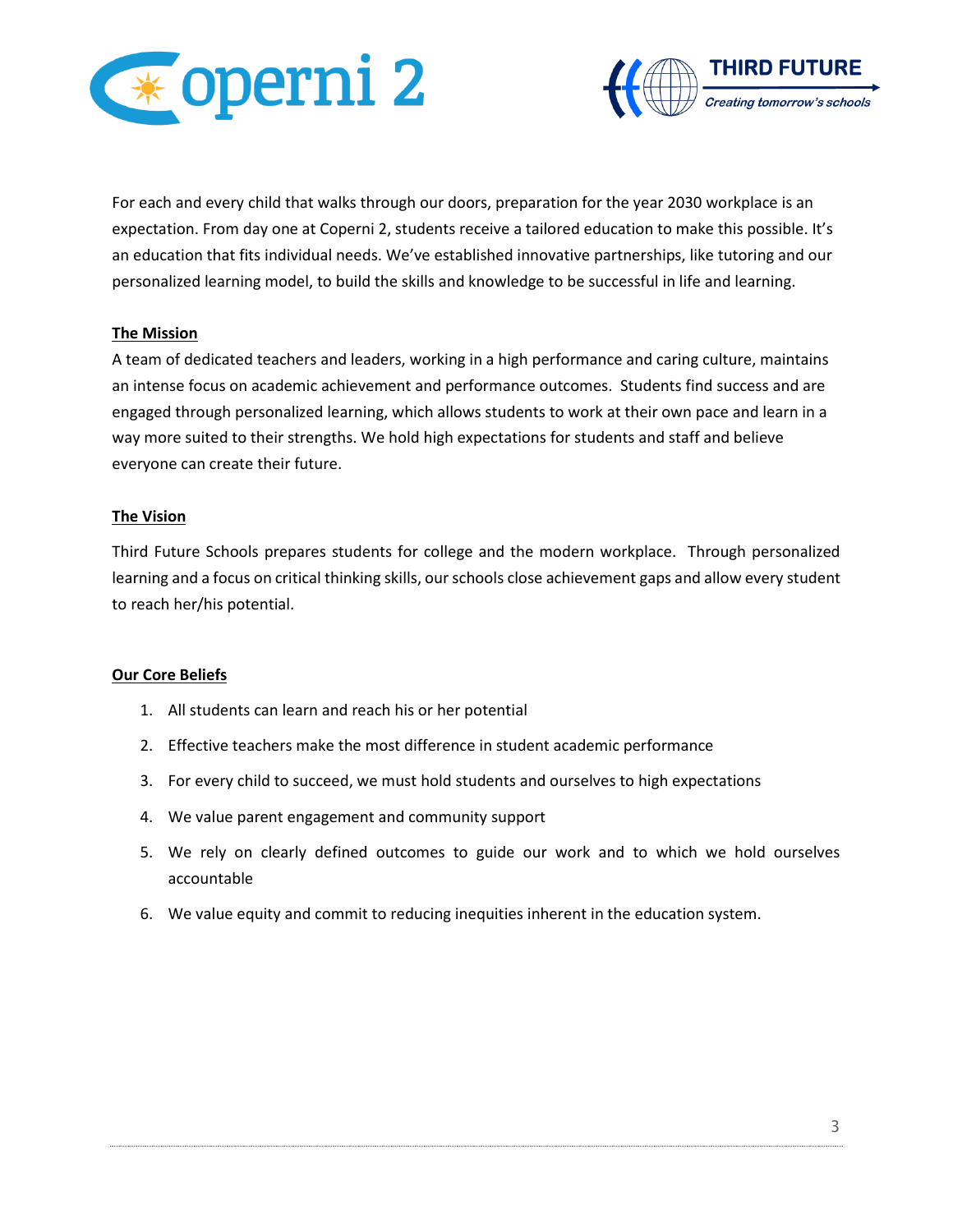



# **Academic Goals**

- 1. All students will be proficient in reading by third grade
- 2. All students will demonstrate proficiency in the core subjects before advancing to the next level
- 3. All students will leave our school prepared for college and a year 2030 workplace

# **School Description**

At Coperni 2 we teach Kindergarten through 8th grade. Our instructional model is tailored to meet each student's individual needs through our personalized learning model. This instructional program utilizes direct instruction, blended learning, and customized support through the use of learning coaches to meet the needs of all students.

We utilize successful teaching methods and technology in a completely renovated modern and studentfriendly environment. This promotes learning tailored to each individual student. Using this approach, our students advance academically, socially, and personally, sometimes at a surprising pace. Each student is an adult in training and when our teachers, staff and parents cooperate, great things happen.

Coperni 2 will make no excuses for their student population and will dedicate themselves to ensure that all students show growth in character, academics, life skills, the arts, and wellness using teaching skills tailored to meet the needs of each student.

# **Social Promotion**

Our goal is to grow student proficiency an average of 1.8 years in just one year and to set up our students for success at the next grade level.

At Coperni 2, "seat time" is not a measure of success. At our school, students will no longer be "socially promoted." Students who are pushed to the next grade even when they cannot read or do math at grade level usually fall further behind and are prime candidates for dropping out of school in high school.

**Students in grades 3 and 5 must demonstrate proficiency or near-proficiency before being promoted to the next grade.** Students must show that they can read, write, and do math at grade level (or near grade level) on either the NWEA MAP tests or the state assessments (CMAS) taken in the spring.

All students in the other grades must also demonstrate proficiency, but teachers may consider the students' grades and habits of success to determine whether a student has the will and capacity to improve and catch up to his peers.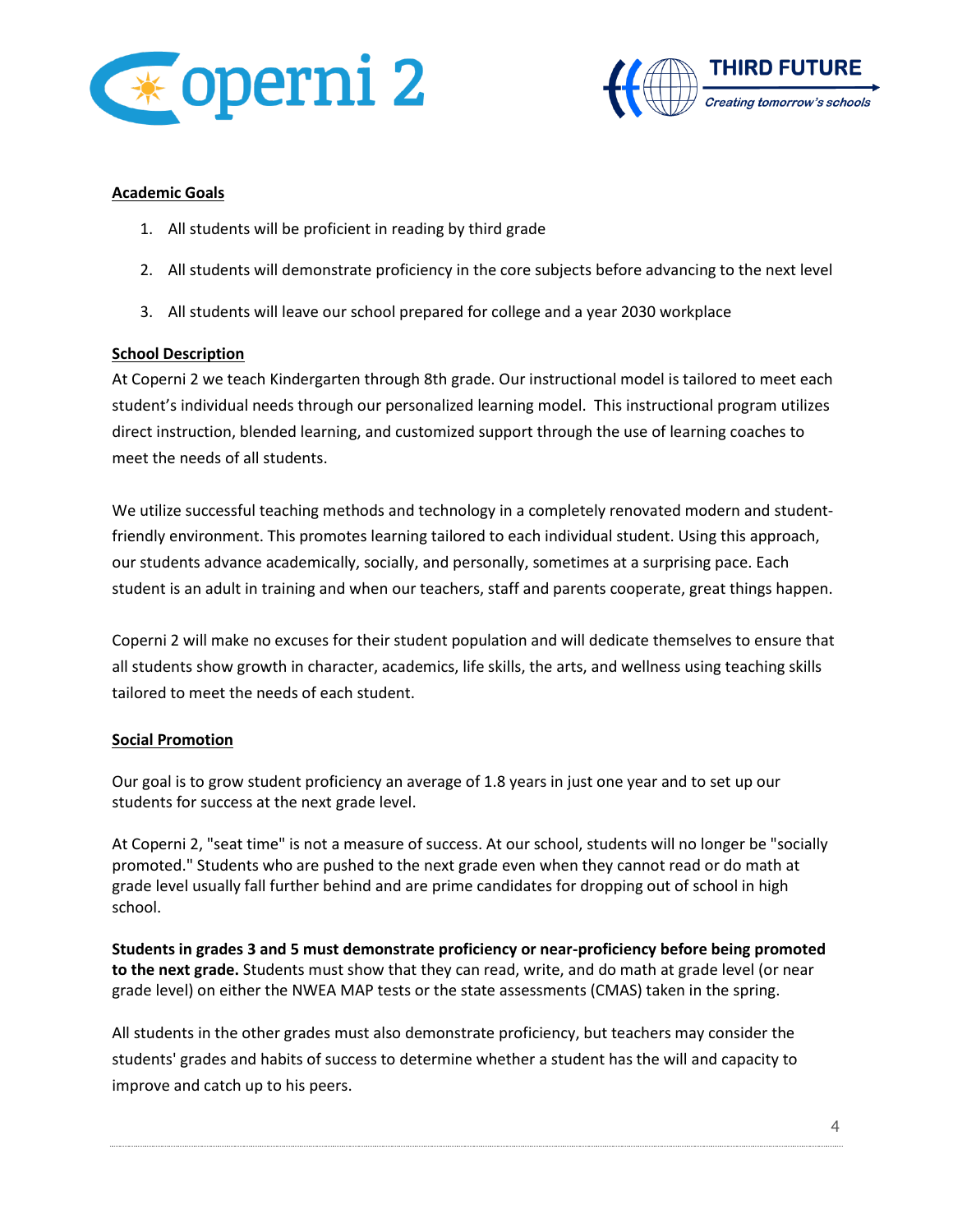



We believe that with great instruction and parental support nearly all of our students will be successful and will be prepared to advance to the next grade.

# **School Schedule**

Coperni 2 normal operating hours are from 6:30am to 6:00 pm, Monday through Friday. Classes begin promptly at 8:00 am daily and end times are as follows:

Kindergarten and 1st grade 8 am - 3 pm.

2nd grade 8 am- 3:30 pm.

3rd - 8th: 8 am - 4 pm

A detailed school calendar can be found on our web site at coperni2.org [\(Calendar Link\).](https://e853e249-fb4e-4076-a972-34717b7c6bcc.filesusr.com/ugd/56e17e_e5a0cc7eb819499db7db87fdcd9ca63d.pdf)

# **Family Involvement**

Coperni 2 is a cooperative enterprise and inclusive school; our families, teachers, and staff share the responsibilities and rewards of operating and participating with our school. Parents play an essential role in and out of the classrooms. Our families experience firsthand the school environment, become advocates for their children, and enrich the school community with their ideas, interests, talents and resources. Our goal is 100% participation from our administration, faculty and staff, students, parents, and greater community.

Coperni 2 encourages family involvement at all levels of education and we realize that students are only successful when the team supports learning at every opportunity. Coperni 2 will hold four teacher/parent conferences over the course of the year, and these will be advertised through multiple formats. Coperni 2 makes every effort to provide communication in English and Spanish to ensure that our greater community has accurate and timely information. Our school is also open to families until 6:00 pm, Monday through Friday. We encourage parents and families to take advantage of our facility after hours and explore the wide-ranging opportunities we can provide. Families may also simply spend time with their students enjoying television or other leisure activities.

Parents may also volunteer for a wide variety of roles, such as:

- 1. After school monitor
- 2. Parking lot assistant
- 3. Support in cafeteria
- 4. Helper for after school activities
- 5. Classroom helper or monitor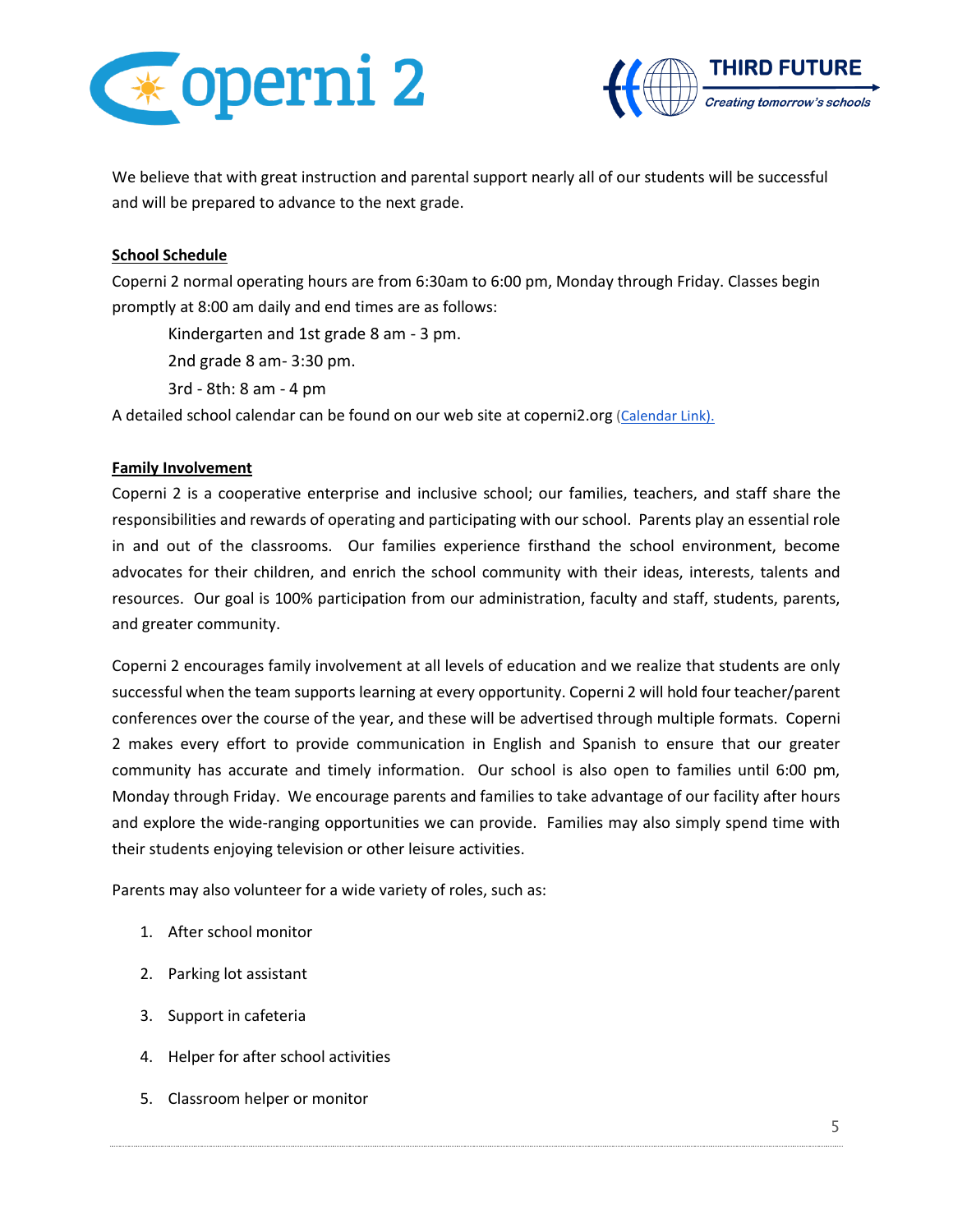



- 6. Field trip helper
- 7. Front office helper
- 8. Event helper
- 9. Assembly coordinator
- 10. Organizer or support for monthly parent meetings
- 11. Translator
- 12. Lunch and/or recess supervision
- 13. School set up and care

# **Volunteers**

At Coperni 2 we welcome volunteers as a source of special skills and the much-needed extra hand in the greater school environment. Volunteers are very much appreciated for the support they extend to teachers and staff. We encourage all volunteers to contact our front office at 719-247-2223 to get more information and what is required to volunteer at Coperni 2.

# **Breakfast and Lunch**

Coperni 2 offers a breakfast and lunch program. Breakfast and Lunch can be purchased by accessing My Kid's Lunch at [http://charterchoice.strataapps.com.](http://charterchoice.strataapps.com/) Free and Reduced Lunch Applications can be filled out on the same website (quicker response) or picked up in the front office. Families are encouraged to fill out applications for Free and Reduced lunches prior to school starting as lunch balances begin accruing on the first day of school. School wide ratings for free and reduced lunches are based on individual applications. For questions please contact Jaime Gerardo at 719-247-2223.

Students are advised to refrain from sharing food with other students to minimize the spread of viruses and the risk of allergic reaction. Students will practice etiquette and clean-up skills during mealtimes. A peanut free table/location will be provided for students with allergies when requested.

| Lunches Times: | Kindergarten | 10:30-11:00     |
|----------------|--------------|-----------------|
|                | 1st Grade    | 11:30-12:00     |
|                | 2nd Grade    | 12:00-12:30     |
|                | 3rd Grade    | $11:00 - 11:30$ |

Breakfast is served from 7:15-7:50. School lunch times for grade levels are below: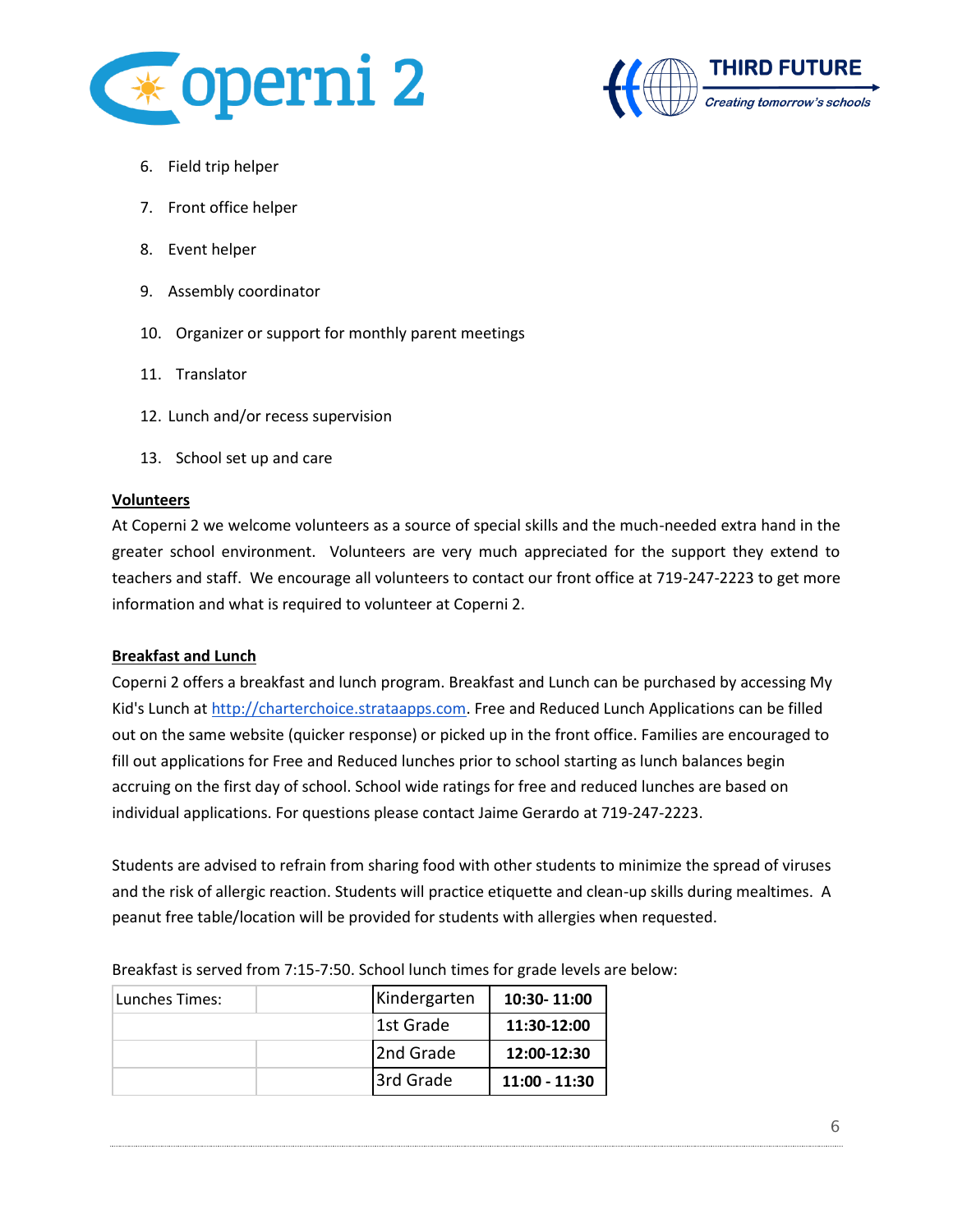



|  |  | 4th Grade  | 11:00 - 11:30  |
|--|--|------------|----------------|
|  |  | 5th Grade  | $12:30 - 1:00$ |
|  |  | 6th Grade  | $12:30 - 1:00$ |
|  |  | 7th Grade  | $1:00 - 1:30$  |
|  |  | l8th Grade | $1:00 - 1:30$  |

# **Emergency Information**

Parents and Guardians must complete an Emergency Card for each student upon enrolling. This information is used in conjunction with our Student Information System to ensure we have the most accurate contact information for all students at all times. Please notify the office when information changes so that we can update the card and our Student Information System.

# **Withdrawal or Transfer of Students**

When a student leaves Coperni 2, the original and complete cumulative education records will be sent as requested to the new school of attendance. In order to release these records, the office will need a withdrawal form filled out by the parent or guardian.

# **School Security**

Coperni 2 implements sensible measures to provide an enhanced level of security for our students, staff, and visitors in compliance with al[l CSI Safety](https://resources.csi.state.co.us/school-safety/) policies. We will strive to meet the following:

- 1. Completed background checks for all parent volunteers who either work directly with students or chaperone field trips
- 2. Buzz-in access to main building
- 3. Enhanced visitor check-in procedures requiring all visitors to sign-in with the office and prominently display a visitor's badge. Badges are numbered and must be turned in prior to leaving the building
- 4. Training for staff on proper safety/security practices and procedures
- 5. Training drills for staff and students that meet state requirements

# **Visitors**

We welcome adult visitors at any time. **All Visitors are required to sign in at the office.** Parents wishing to visit a classroom are requested to call or stop at the office to make arrangements. **When you are in a classroom observing or assisting, please do not hold a conference with the teacher about your child or other personal issues.** Please make an appointment to confer and conference on specific issues before or after school.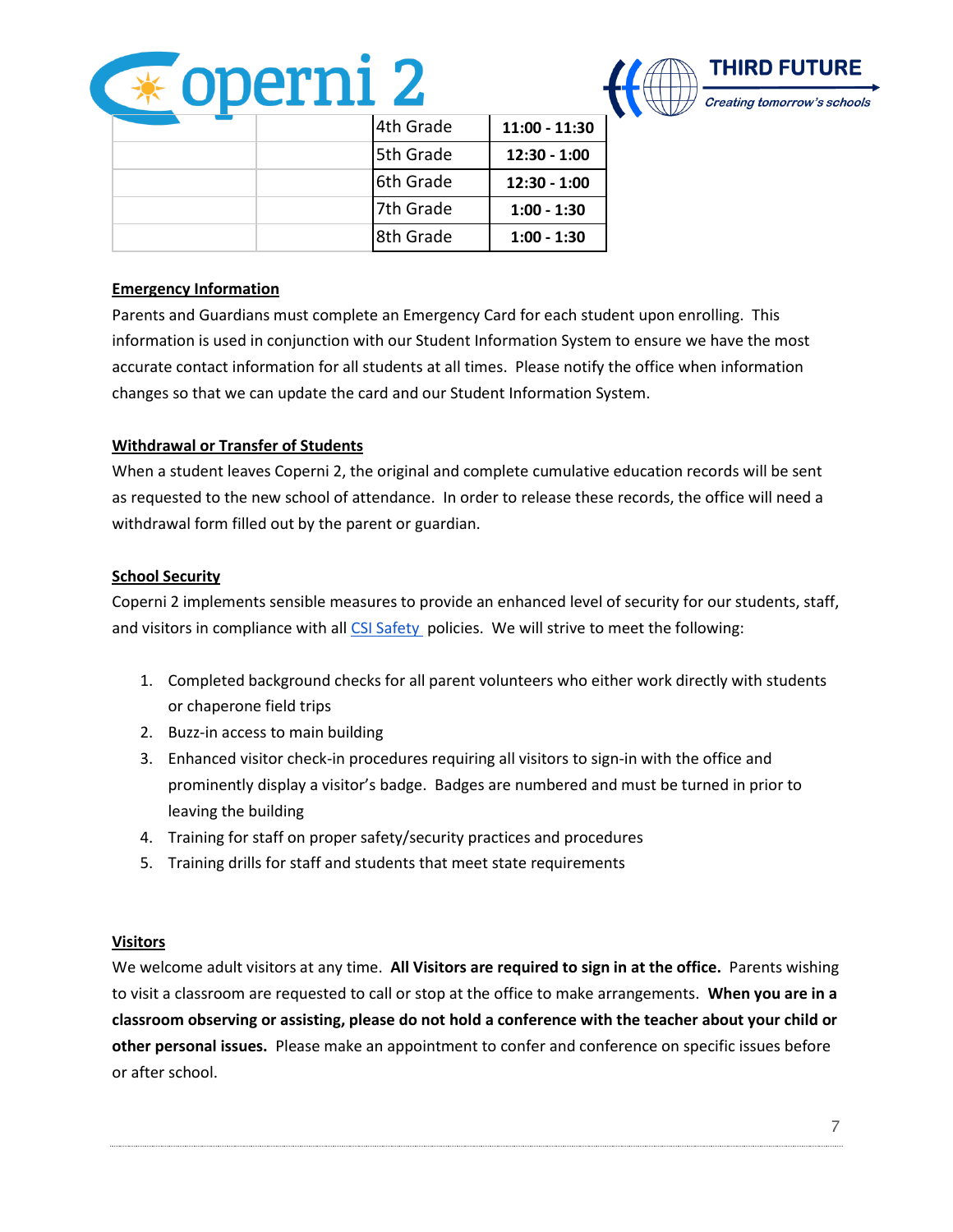



# **Class Parties**

Birthdays and special celebrations can be a fun way to develop relationships between students. Coperni 2 will allow class parties under the following guidelines:

- Birthday celebrations will occur in the form of cupcakes/cake being distributed during the grade level lunch time.
- Parents must supervise and clean up after the birthday celebration.
- Any items needed for a birthday party may not be held in the front office or classroom
- All students in a class must be invited.
- NO balloons are allowed at school.

# **Quality Assurance – Handling Complaints**

Experience has demonstrated that open communication between parents and the school's staff is the key to maintaining a stable business relationship.

*What to do if you have a problem………*

- 1. Discuss the problem with your student's teacher. Teachers will make themselves available to discuss parental concerns regarding your student.
- 2. Discuss the problem with the school's principal or assistant principal. Parental concerns or questions that cannot be resolved by the teacher should be redirected to the school's administration. The administration is fully qualified and possesses the requisite leadership and decision-making skills to solve most problems. If the situation is not resolved, the parent may ask to speak with the Executive Director of Schools.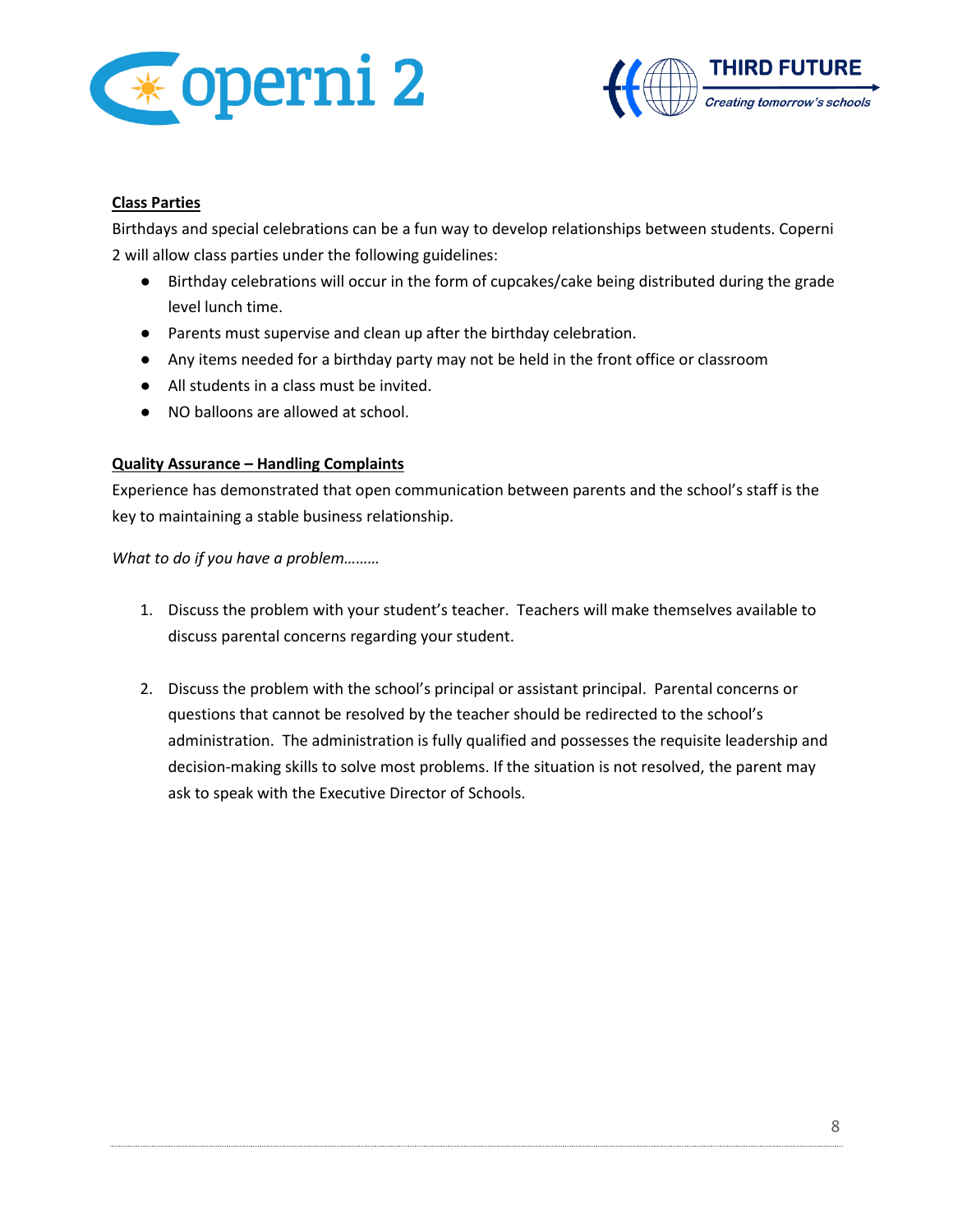

# **TFS Board Policy KE – Public Concerns and Complaints-** Revised 21 November, 2021

Constructive criticism motivated by a sincere desire to improve the quality of the educational program or to equip the schools to do their tasks more effectively is welcomed by the Board of Directors (Board).

The Board believes that complaints and grievances are best handled and resolved as close to their origin as possible. Therefore, the proper channeling of complaints involving instruction, discipline or learning materials will be as follows:

- 1. Teacher
- 2. Principal
- 3. CEO
- 4. Board of Education

Any complaint about school personnel shall always be referred back through proper administrative channels before it is presented to the Board for consideration and action. When a complaint is made directly to an individual Board member, the procedure outlined below shall be followed, and the grievance process will be started by filing the grievance to this link **[tinyurl.com/TFS-grievance](http://tinyurl.com/TFS-grievance)**:

The Board member shall refer the person making the complaint to the principal or CEO. [If the person has already made a complaint to the principal or CEO and is not satisfied, then the Board member shall ask that the complaint be written and signed. The Board may then choose to hear the complaint or appoint a hearing officer to hear the complaint. The hearing officer will determine how to resolve or conclude the complaint.] The principal/CEO shall contact the grievant within 3 business days to hear the outstanding issues and address concerns.

If the person will not personally present the complaint to the principal or CEO, the Board member shall then ask that the complaint be written and signed. The Board member may then refer the complaint to the principal or CEO for resolution. The principal/CEO shall contact the grievant within 3 business days, or submit in writing a response to the grievance.

If at any time the person making a complaint feels that a satisfactory reply has not been received from a principal, that person should be advised to consult with the CEO and, if still not satisfied, to request that the complaint be heard by the Board of Directors or by a hearing officer appointed by the Board. This request must be in writing and provide specific detail of the grievance and why the resolution provided by the principal/CEO is not appropriate in their viewpoint. Within 10 days of receipt the Board of Directors will respond in writing their decision. If declining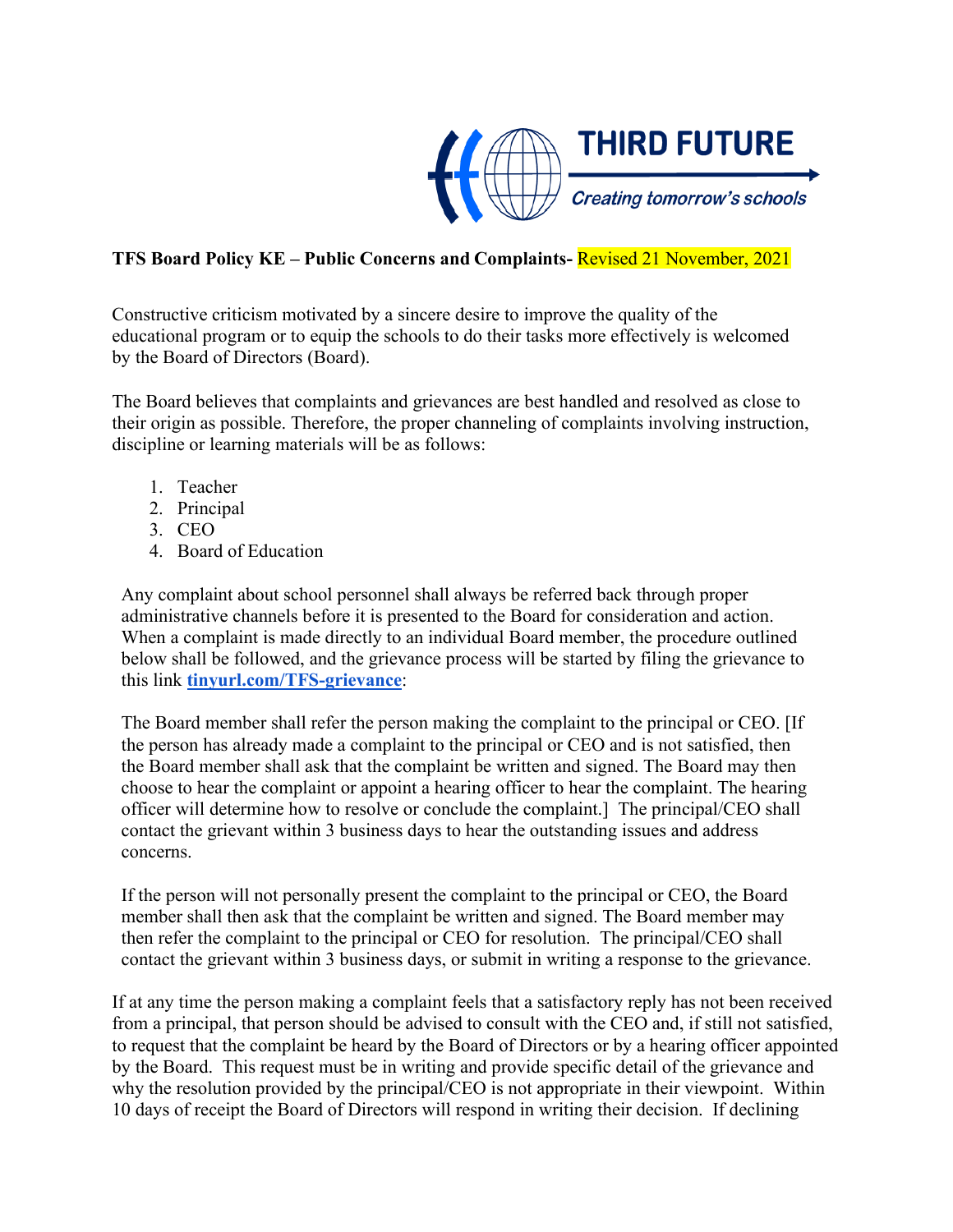review, the Board's written response to the grievant will explain the reasons for the determination. Issues of employee or student privacy may be addressed in Executive Session, as is legally proper.

If the grievant is not satisfied with the School Board's determination not to review the written grievance or the written resolution reached by the School Board after reviewing the grievance, the grievant may submit its concerns in written format to the Executive Director of the Charter School Institute within five business days from receiving the written decision of the School.

After review, the Institute's Executive Director will publish his/her conclusions in writing within 15 calendar days from receipt of the written concern. The decision of the School's Board will not be overturned unless there are compelling grounds that the School violated an applicable law, regulation, policy, or contract provision. The Institute can be contacted at [legalandpolicy\\_CSI@csi.state.co.us](mailto:legalandpolicy_CSI@csi.state.co.us)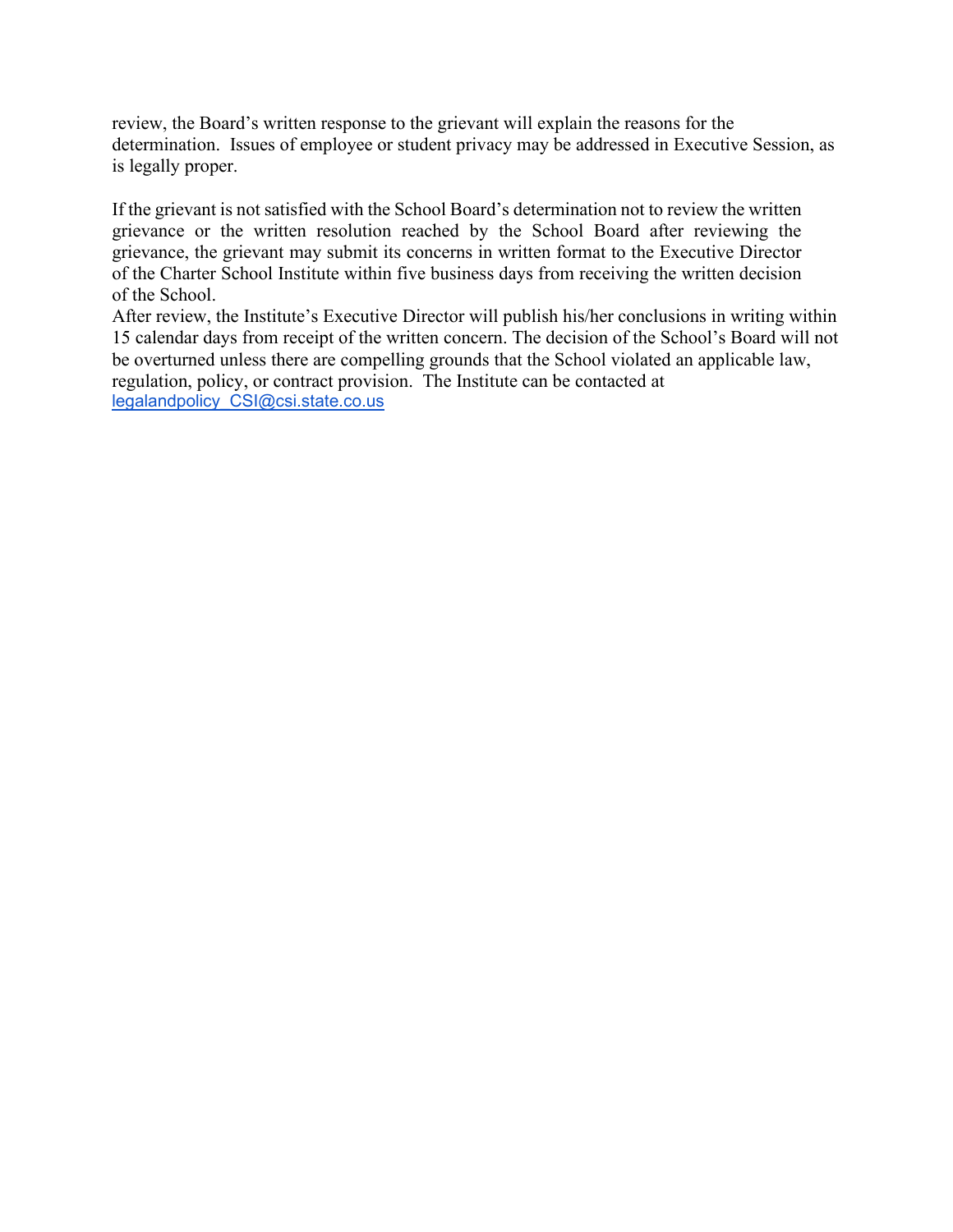



#### **Child Custody**

In most cases, when parents are divorced, both continue to have equal rights concerning their children and their educational options. If you have a court order that limits the rights of one parent in matters such as custody or visitation, please provide the office with a copy. Unless your court order is on file with us, we must provide equal rights to both parents.

# **Notification of Rights under FERPA for Elementary and Secondary Schools**

The Family Educational Rights and Privacy Act (FERPA) affords parents and students who are 18 years of age or older ("eligible students") certain rights with respect to the student's education records. These rights are:

1. The right to inspect and review the student's education records within 45 days after the day Coperni 2 receives a request for access.

Parents or eligible students should submit to the school principal a written request that identifies the records they wish to inspect. The school official will make arrangements for access and notify the parent or eligible student of the time and place where the records may be inspected.

2. The right to request the amendment of the student's education records that the parent or eligible student believes are inaccurate, misleading, or otherwise in violation of the student's privacy rights under FERPA.

Parents or eligible students who wish to ask Coperni 2 staff to amend a record should write to the school principal, clearly identify the part of the record they want changed, and specify why it should be changed. If Coperni 2 decides not to amend the record as requested by the parent or eligible student, the school will notify the parent or eligible student of the decision and of their right to a hearing regarding the request for amendment. Additional information regarding the hearing procedures will be provided to the parent or eligible student when notified of the right to a hearing.

3. The right to provide written consent before the school discloses personally identifiable information (PII) from the student's education records, except to the extent that FERPA authorizes disclosure without consent.

One exception, which permits disclosure without consent, is disclosure to school officials with legitimate educational interests. A school official is a person employed by the school as an administrator, supervisor, instructor, or support staff member (including health or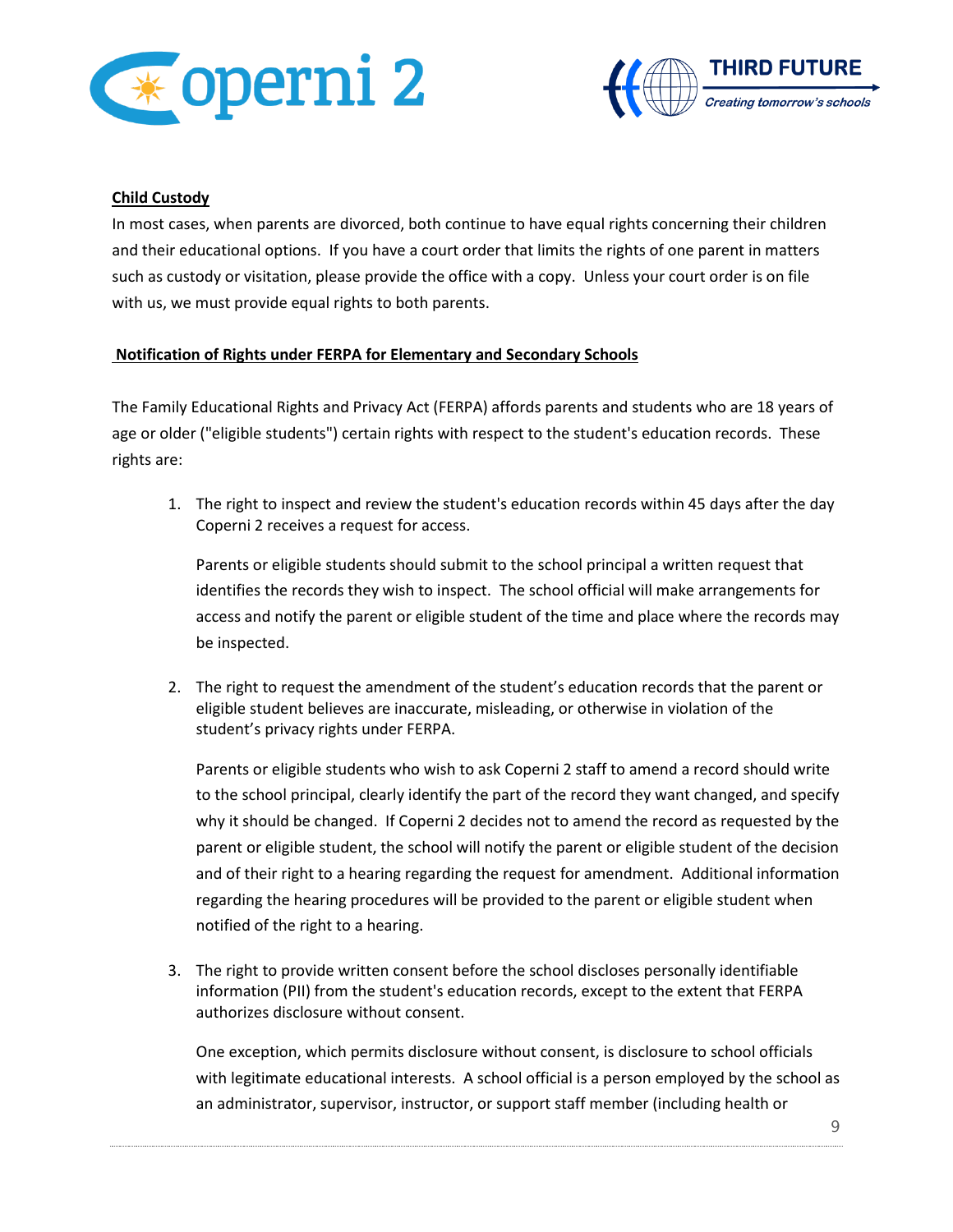



medical staff and law enforcement unit personnel) or a person serving on the school board. A school official also may include a volunteer or contractor outside of the school who performs an institutional service of function for which the school would otherwise use its own employees and who is under the direct control of the school with respect to the use and maintenance of PII from education records, such as an attorney, auditor, medical consultant, or therapist; a parent or student volunteering to serve on an official committee, such as a disciplinary or grievance committee; or a parent, student, or other volunteer assisting another school official in performing his or her tasks. A school official has a legitimate educational interest if the official needs to review an education record in order to fulfill his or her professional responsibility.

Upon request, the school discloses education records without consent to officials of another school district in which a student seeks or intends to enroll, or is already enrolled if the disclosure is for purposes of the student's enrollment or transfer. The right to file a complaint with the U.S. Department of Education concerning alleged failures by the [School] to comply with the requirements of FERPA. The name and address of the Office that administers FERPA are:

> Family Policy Compliance Office U.S. Department of Education 400 Maryland Avenue, SW Washington, DC 20202

FERPA permits the disclosure of PII from students' education records, without consent of the parent or eligible student, if the disclosure meets certain conditions found in §99.31 of the FERPA regulations. Except for disclosures to school officials, disclosures related to some judicial orders or lawfully issued subpoenas, disclosures of directory information, and disclosures to the parent or eligible student, §99.32 of the FERPA regulations requires the school to record the disclosure. Parents and eligible students have a right to inspect and review the record of disclosures. A school may disclose PII from the education records of a student without obtaining prior written consent of the parents or the eligible student –

● To other school officials, including teachers, within the educational agency or institution whom the school has determined to have legitimate educational interests. This includes contractors, consultants, volunteers, or other parties to whom the school has outsourced institutional services or functions, provided that the conditions listed in §99.31(a)(1)(i)(B)(*1*) - (a)(1)(i)(B)(*2*) are met. (§99.31(a)(1))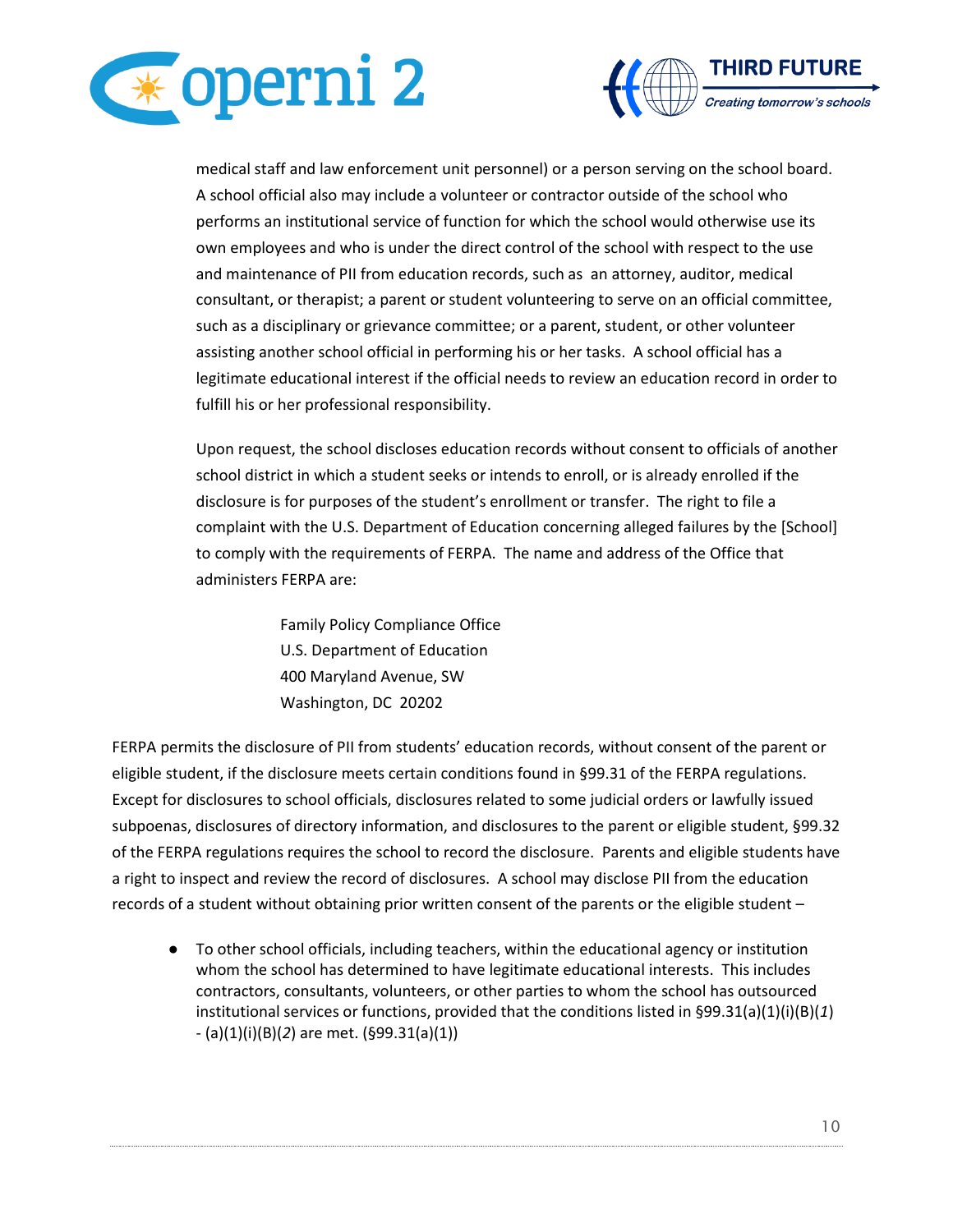



- To officials of another school, school system, or institution of postsecondary education where the student seeks or intends to enroll, or where the student is already enrolled if the disclosure is for purposes related to the student's enrollment or transfer, subject to the requirements of §99.34. (§99.31(a)(2))
- To authorized representatives of the U. S. Comptroller General, the U. S. Attorney General, the U.S. Secretary of Education, or State and local educational authorities, such as the State educational agency in the parent or eligible student's State (SEA). Disclosures under this provision may be made, subject to the requirements of §99.35, in connection with an audit or evaluation of Federal- or State-supported education programs, or for the enforcement of or compliance with Federal legal requirements that relate to those programs. These entities may make further disclosures of PII to outside entities that are designated by them as their authorized representatives to conduct any audit, evaluation, or enforcement or compliance activity on their behalf. (§§99.31(a)(3) and 99.35)
- In connection with financial aid for which the student has applied or which the student has received, if the information is necessary to determine eligibility for the aid, determine the amount of the aid, determine the conditions of the aid, or enforce the terms and conditions of the aid. (§99.31(a)(4))
- To State and local officials or authorities to whom information is specifically allowed to be reported or disclosed by a State statute that concerns the juvenile justice system and the system's ability to effectively serve, prior to adjudication, the student whose records were released, subject to §99.38. (§99.31(a)(5))
- To organizations conducting studies for, or on behalf of, the school, in order to: (a) develop, validate, or administer predictive tests; (b) administer student aid programs; or (c) improve instruction. (§99.31(a)(6))
- To accrediting organizations to carry out their accrediting functions. (§99.31(a)(7))
- To parents of an eligible student if the student is a dependent for IRS tax purposes. (§99.31(a)(8))
- $\bullet$  To comply with a judicial order or lawfully issued subpoena. (§99.31(a)(9))
- To appropriate officials in connection with a health or safety emergency, subject to §99.36. (§99.31(a)(10)
- Information the school has designated as "directory information" under §99.37. (§99.31(a)(11))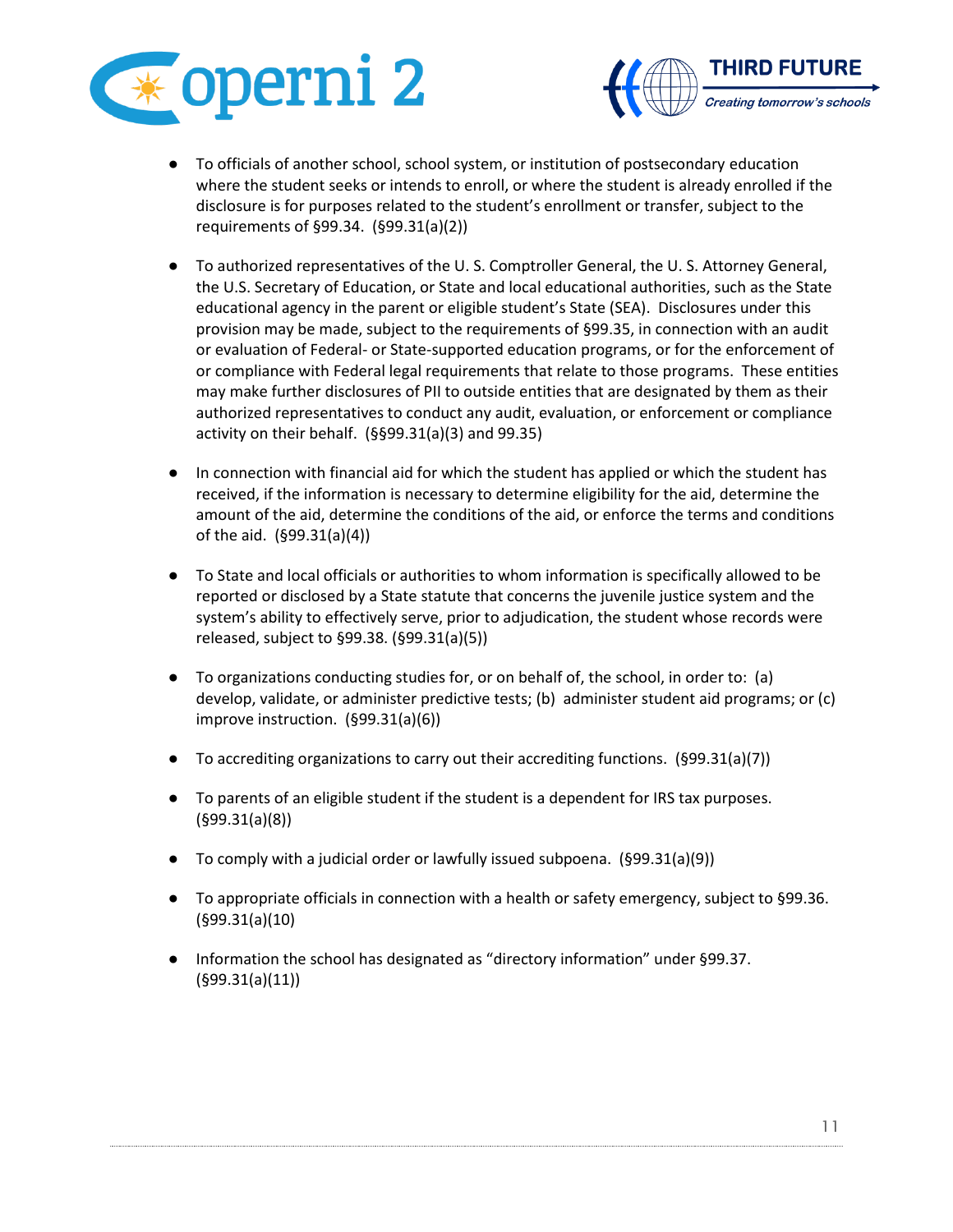



# **School Dress Code Policy**

The purpose of Coperni 2 uniform code is to create a professional, safe, and respectful community where students can place their sole focus on learning. The uniform code is in effect from 6:30 am to 6 pm. Students are required to follow the uniform code Monday through Friday. On occasion, and as scheduled by the administration, the dress code will be modified such as on class picture day, spirit day, college shirt day, or as a reward for habits of success. For a complete and full description of our student dress code, please follow the link provided: [Coperni 2 School Dress Code.](https://drive.google.com/file/d/1QYtOhoYZ1IucTLKIrPQkRJhjkkGGklQ-/view?usp=sharing)

# **Parent and Staff Responsibilities**

Parents have the responsibility to ensure that their children arrive at school in the proper uniform. Within the school, the uniform code will be enforced by the classroom teachers, other staff members, and Coperni 2 administrators who will make final decisions regarding uniform issues. Cheerful, consistent compliance with our dress code policy by all is expected.

#### **Dress Code Wear Guidance**

Students are expected to be dressed neatly, be well groomed and give a general good appearance. Approved dress code clothing needs to be of appropriate size/fit, with no holes and in good repair and must be worn as intended by the policy. A student can be out of compliance for wearing non-approved items, or by wearing approved items in a manner that is sloppy, immodest, or otherwise inappropriate. All students are expected to be in dress code Monday through Friday unless administration has announced otherwise.

# **Use of Mobile Phones Prohibited for Students**

Students are not allowed to use mobile phones at Coperni 2 unless specifically authorized and supervised by an adult for a specific instructional purpose. The reason for this rule is so that students will not be bullied on social media, distracted by drama, or lose instructional focus.

The prohibition against student use of cell phones applies at all times while a student is on school grounds, including before school and after school. Students may also use the office phones to call parents or to make arrangements for pick-up.

The administration and teachers will take mobile phones that they see on campus. Students may pick up the phone from one of the administrators after school.

Please help students understand this regulation and help keep all of our students safe from social media bullying and from distractions to a rigorous academic environment.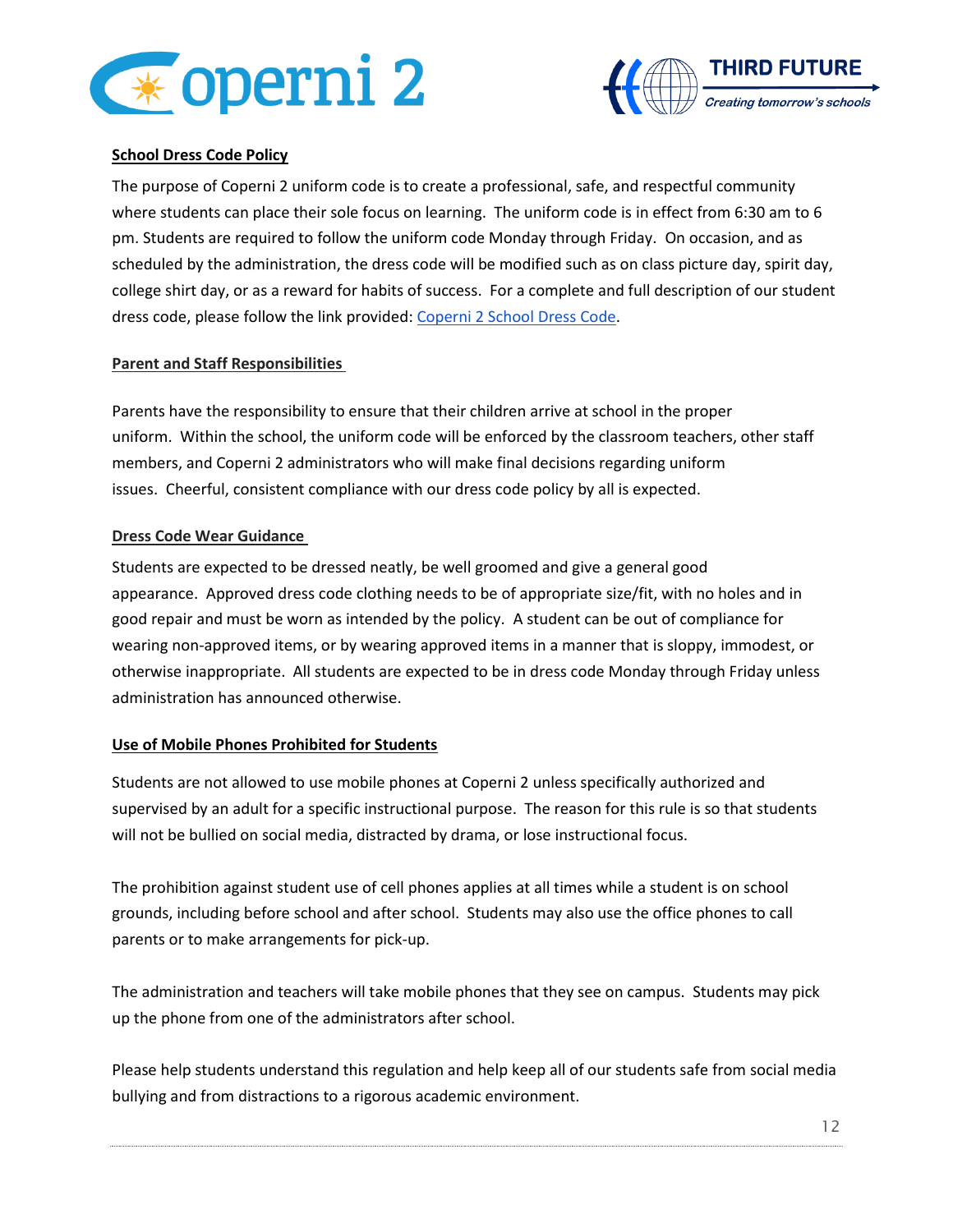



# **Purchasing School Uniforms**

All students must wear the official Coperni 2 polo-style shirt (short or long sleeve) that has the Coperni 2 logo. Sewn-on patches, iron-on decals, or any other representation of the school logo is not allowed. Official school shirts may be purchased at the school or at the front office. All other school uniform items may be purchased at the parents store of choice.

# **Progress Reports and Report Cards**

Progress reports will be sent to parents during the school year to provide specific information about student progress in each subject. At the end of each quarter, parents will receive report cards with cumulative data on their children's performance and progress.

# **Attendance**

# **Tardiness**

Instruction at Coperni 2 begins **promptly** at **8:00 a.m.**, and it is critical that all students be prepared to begin instruction on time. This is defined as in their assigned classroom, in their seat, with all required instructional materials ready. Students may enter the building beginning at 6:30 a.m. A student who is late misses valuable instructional time.

**A parent/guardian must accompany any student who arrives after 8:00 a.m. to the office before proceeding to the classroom**. The student will be considered tardy and the incident will be recorded. In addition, no child will be dismissed early, unless for special circumstances. Being at school on time in the morning and staying in school until the end of the school day is central to receiving a good education.

# **Absences**

School achievement begins with regular attendance. Parents/guardians must ensure that all school-age children in their care are in school on time daily. Additionally, school personnel must communicate any attendance problems or concerns to parents/guardians in a timely manner. The most effective strategy to prevent unlawful and excessive absence is proactive, with the school, family, and community working together. To this end, school personnel report to administrators their concerns about student behaviors which may be precursors to attendance problems. Emerging and continuing attendance issues may be addressed through targeted programs, individual parent and student meetings, and other appropriate interventions and referrals.

Parents must contact the school office by phone whenever a child is going to be absent, and send a written excuse to the teacher when the child returns to school.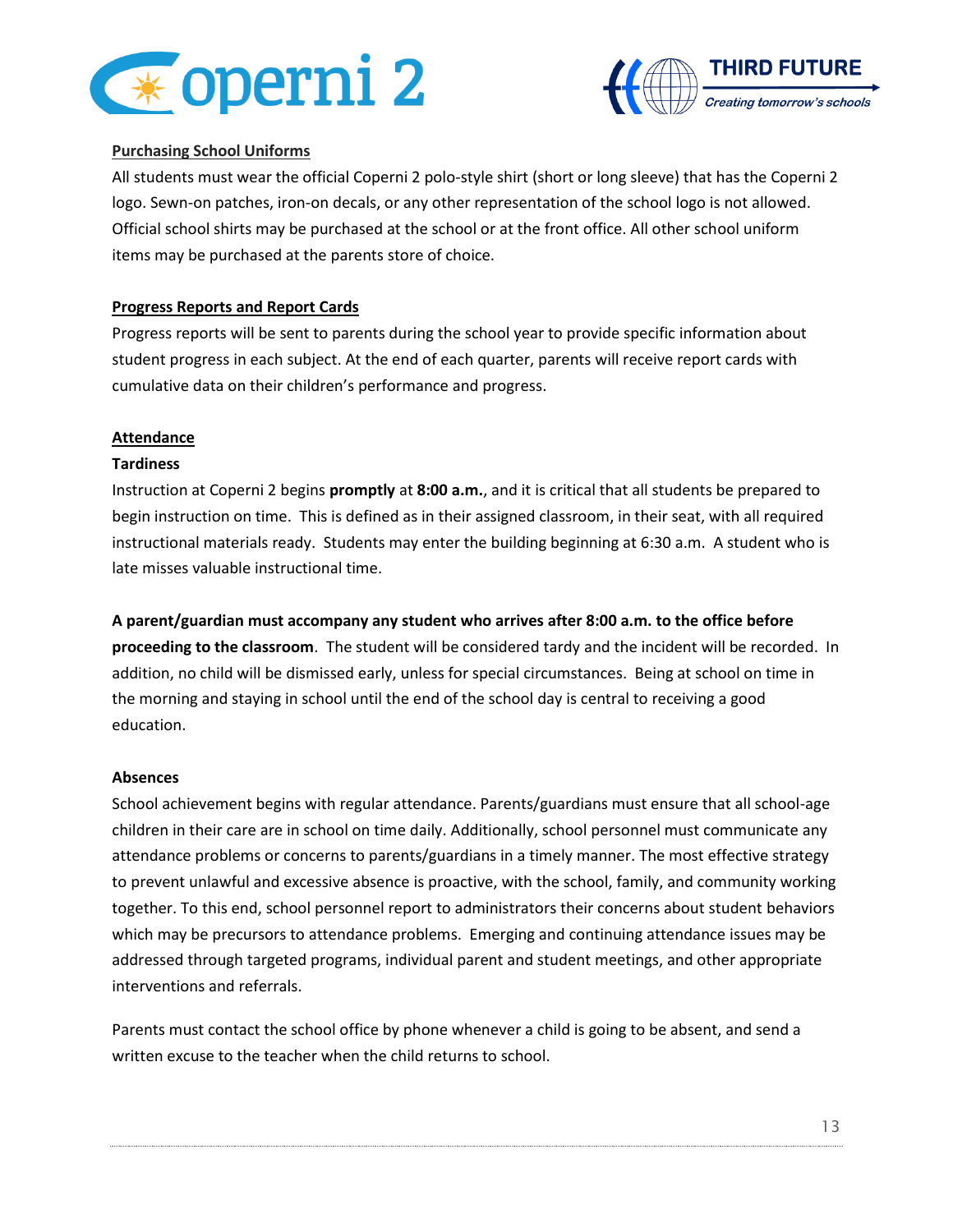



In the event that extraordinary circumstances require that the student be absent from school, a Student Attendance Plan/Contract may be developed jointly by the teacher, an administrator, and the student's parent or legal guardian. The plan will define the length of the absence and the means by which the student will make-up the work he or she will miss. The plan must be approved and signed by the principal and the parent/guardian prior to the student's absence.

If a note is not received within two school days of the absence, the absence will be regarded as unexcused. If the child receives three unexcused absences, the parent will receive a notice from the school.

All students, including students who have been suspended, are to be offered make-up work for the time during which they were lawfully absent.

# **Habitual Tardies and Absences**

Students who are habitually late and/or absent for part or all of the school day miss vital instructional time and will be held accountable. Coperni 2 will adhere to the following guidelines:

5 or more unexcused absences (2 tardies/early check-out equivalent to 1 absence) = conference with administration to develop an intervention plan which includes a mandatory attendance workshop.

7 or more unexcused absences= attendance contract

10 or more unexcused absences= possible referral to truancy court and/or denial of admission to Coperni 2 the following school year

# **Health and Safety**

Students' health and safety is the school's foremost concern. If your child has any specific health, safety, or security needs, please inform the school so that appropriate accommodations can be made. The following information describes the precautions taken to protect the well-being of all students.

# **Medication**

The School Nurse and the student's teacher must be informed of any **prescription medication** that a student is required to take at school. To dispense prescription medication to students, the school must receive a written order from the student's doctor and a permission slip from the student's parent. All medication must be brought to the office by a parent or authorized adult in its original prescription container, labeled with the student's name, the name of the medication, the date of expiration, and the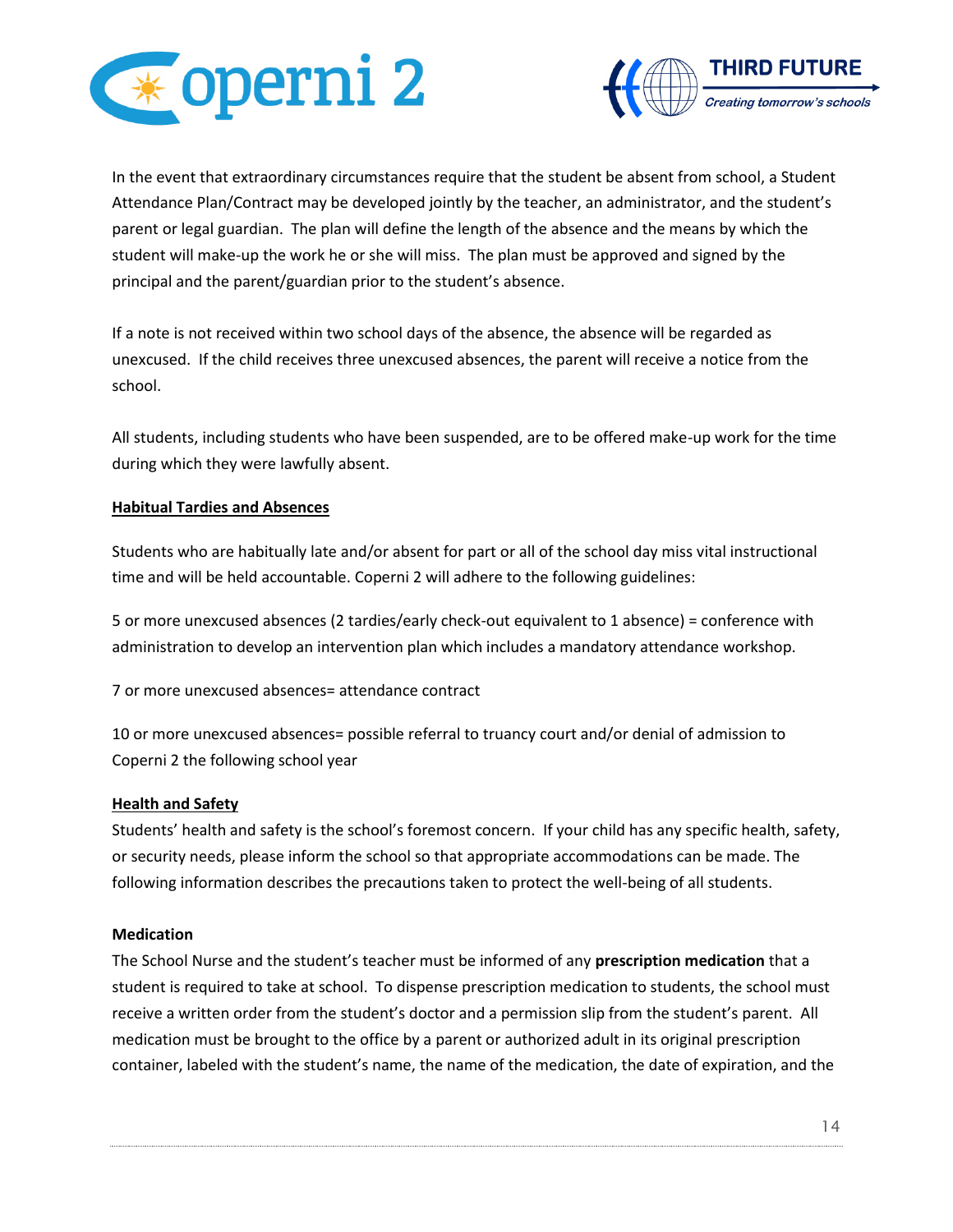



proper dosage. If medication needs to be administered to the child when the Nurse is not present, a staff member trained by the Nurse will administer the medication.

**Non-prescription medications:** If, during the course of the school day, it is necessary for a student to receive common, non-prescription medication (e.g., Tylenol), the parent/guardian must fill out a Medicine Administration Form. Parents/guardians must inform the school of any allergies to or restrictions on non-prescription medication that their children might have. Parents/guardians are required to notify the Nurse in writing if your child has a chronic illness that may affect his or her performance at school.

#### **Accidents**

The principal/assistant principal/nurse or a trained staff member will administer initial treatments of minor injuries. The student's emergency contact will be notified immediately by phone whenever medical treatment is administered to a student, and an Incident Report will be kept in the student's permanent file. In such cases, it is especially crucial that the school has working phone numbers for students' parents and for alternate contacts in the event that a parent is unavailable. Please be vigilant in keeping the school's records for your child up-to-date.

#### **Student safety**

In order to keep students safe, we have to ensure that students are accounted for while they are at Coperni 2 and that they are properly released at the end of the school day. Because our doors will be open to students at 6:30 a.m. until 6:00 p.m. every day that school is in session, parents and students are expected to abide by the following procedures:

# **Student Drop Off and Pick Up**

Please see the most up to date COVID specific drop off procedures by clicking on this link: Health and [Safety Guidelines](https://drive.google.com/open?id=16Lq0Z8vxcpSmQG18aRE2l0QNJ-G3g8ip)

At Coperni 2 student safety is of the highest priority. We ask that all parents, guardians, faculty, staff, and visitors follow the guidance below:

- 1. SLOW DOWN! Students and children can come out from between cars unexpectedly
- 2. Our parking lot is a two-way street at-all-times. Please follow the instructions of any staff member on duty that is directing traffic.
- 3. Do not leave your car unless parked in a marked parking spot in the front of the school.
- 4. Do not leave any children unattended in a parked car
- 5. Follow all school safety procedures at all times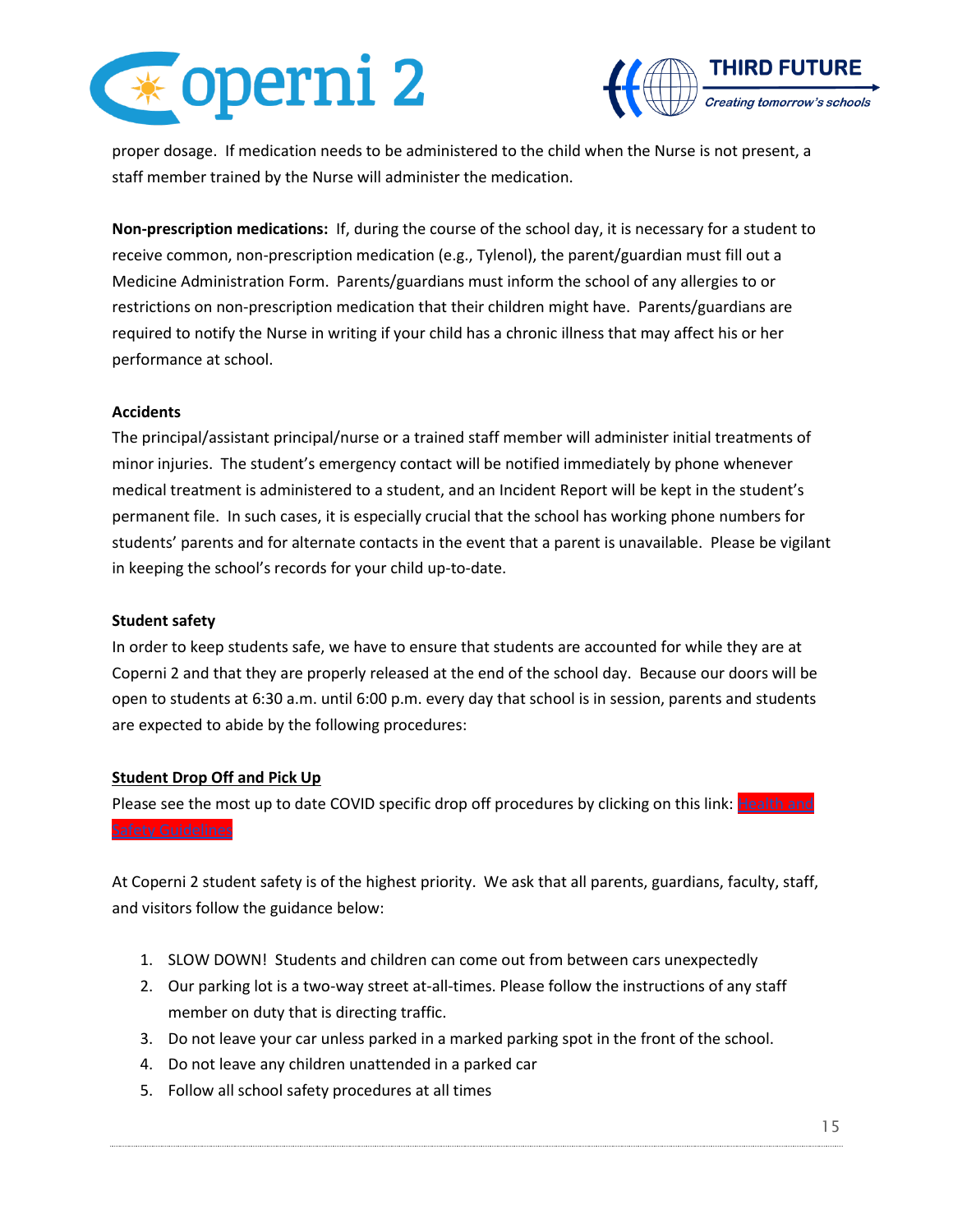



### **Before school (all students):**

- Once a student enters the building they must check in with the teacher or administrator on duty in the designated area.
- Students are not allowed to leave the building once they enter in the morning unless picked up by an authorized person.
- From **7:15 to 7:50**, students may also go to the cafeteria for breakfast.

# **During the school day – 8:00 a.m. to 4:00 p.m. (all students):**

● Students will only be released to an authorized parent, guardian, or other person designated on the student release form.

#### **After school (Kindergarten through 8th grade):**

- Students in grades K through 8 will be released to an authorized parent, guardian, or other person designated on the student release form beginning at 3:00 for K-1, 3:30 for 2nd and 4:00 p.m. for 3-8. Please follow all safety rules and directions given by staff during the pick-up process.
- Parents and guardians may grant Coperni 2 permission to release the student to walk home or to a location allowed by the parent or guardian. This permission will be given in writing and at the time of registration or enrollment.
- Students who stay after school must report to the appropriate team center unless otherwise directed by a staff member. After 3:45 PM all students must be picked up by parents directly at the front office.
- Students who stay after school will only be released to an authorized person, unless the parent or guardian has given permission to the school to release the student to walk home. Parents must sign out their child.
- Students who have permission to walk home are not allowed to reenter the building once they leave. Students must sign out before they leave.
- If a student **has not been picked up by 6:00 p.m, administration** will begin calling parents, guardians, and emergency contacts to come pick up the student immediately unless we have received prior notice of a late pick up. Students who are habitually picked up late may have their after-school privileges revoked as determined through a parent conference with administration.

#### **Solicitation**

Solicitation of or by any student, parent, or staff member on school property for any cause except those authorized by the principal is strictly prohibited.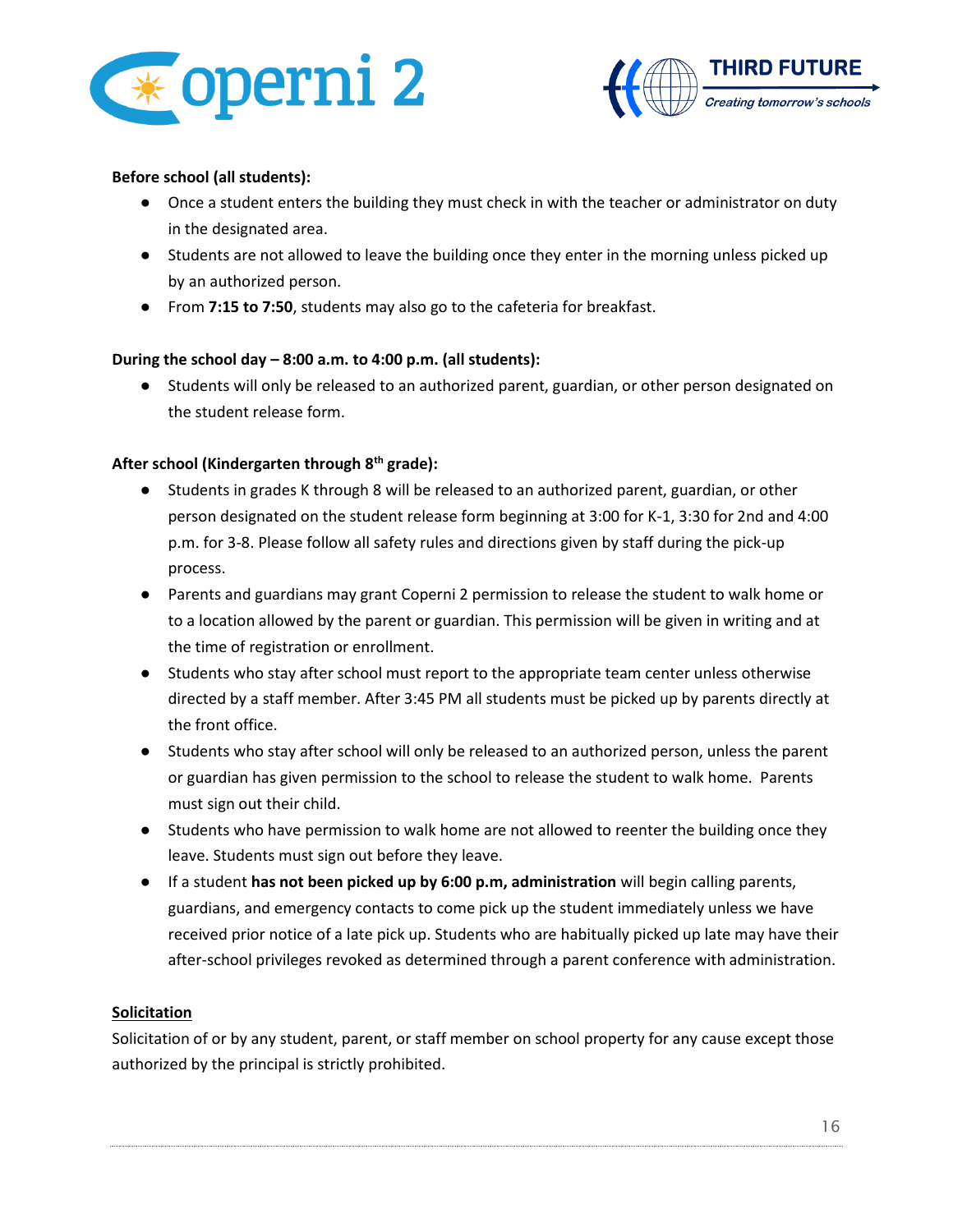



#### **Money and Other Valuable Property**

Students are encouraged to leave all money and other valuable property at home, especially cell phones. **The School assumes no responsibility for the loss or theft of such articles.**

#### **Character /Social-Emotional Goals**

All students will be familiar with, and demonstrate, Habits of Success traits. Often success at a difficult task depends as much on our frame of success as it does on our skill. Our approach to a problem, or our attitude, influences the degree to which we may excel. In education, as in the workplace, *Habits of Success* enable us to reach our potential and meet the needs of a complex and challenging world. Habits of success speak to our strength of character, our approach to life, and our attitude toward learning.

# ● **Be at school and be on time.**

This includes getting to class on time. By requiring students to be on time, we send the message that school and the classes are important. We help develop the students' sense of responsibility, and we help break some students' habit of making weak excuses.

#### **Be respectful of others.**

If we are to live in a civil society, all of us must understand the delicate balance between the rights of the individual and those of the group. Students in particular must **respect others' right to learn**. This habit of success also includes **respect for authority**.

# ● **Take responsibility for your actions.**

The overarching theme of this habit of success is that we have a great deal of control over our actions and must therefore expect the positive or negative consequences resulting from those actions. Similarly, it is the individual who is the most responsible and accountable for learning that which is being taught.

#### ● **Persevere.**

This habit of success describes one's ability to see a task through until the end. It is "stick-to-itness." We need to help students learn to keep trying and not to give up easily. This habit of success also helps students understand that failure is a part of life and that one can learn to move beyond the setbacks and still be successful.

# ● **Strive for accuracy.**

With this habit of success we help develop an appreciation for exactness and craftsmanship. We help students avoid sloppy work and help them pay attention to detail. Adherence to this habit of success fosters a "check-it-again" or "get-it-done-right" mentality.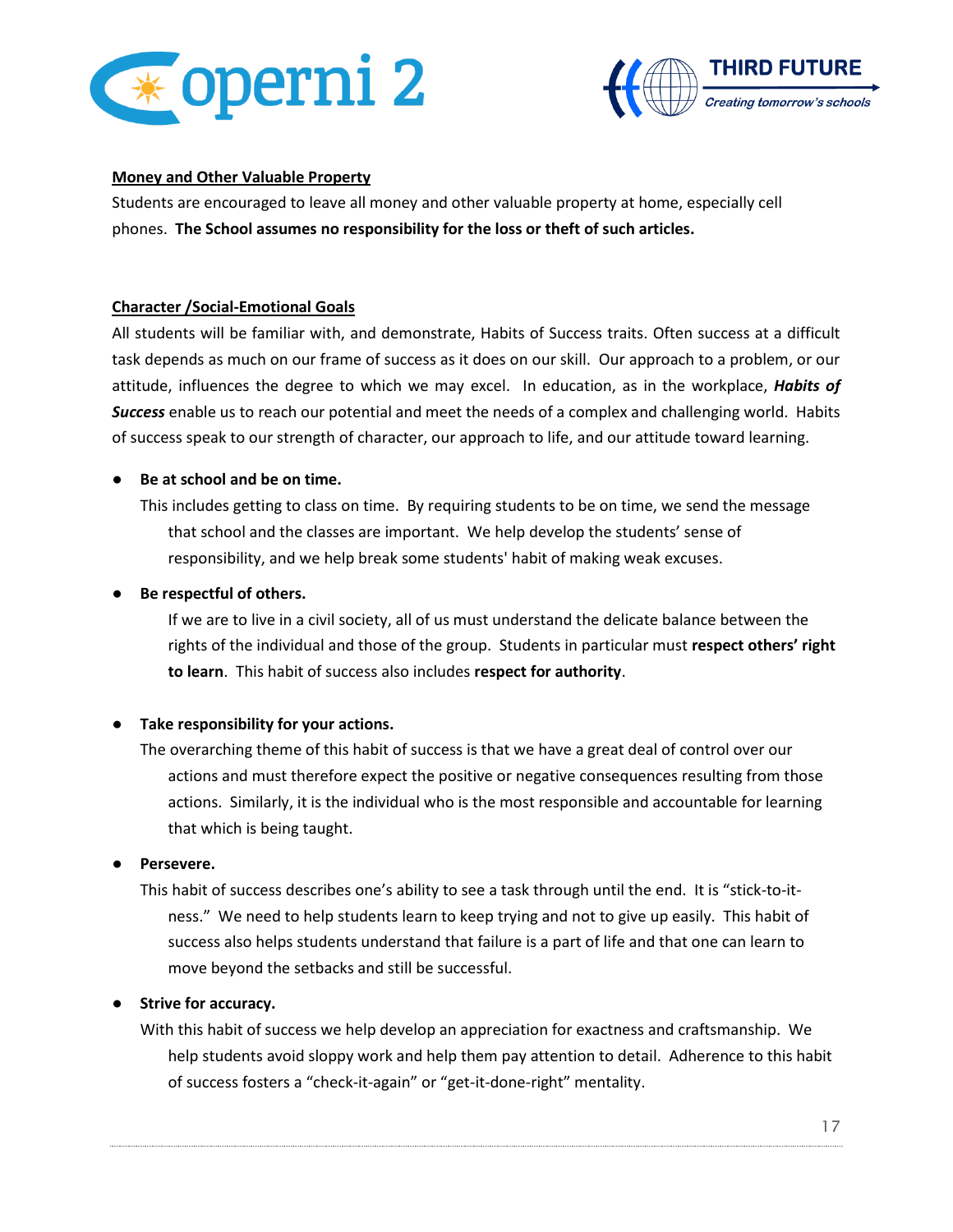



#### ● **Do your best work all the time.**

This habit of success is similar to striving for accuracy. More than that, it means continuing to work hard to improve proficiency and reach one's potential. We need to teach students that they do not have to settle for second best and that in some things average just is not good enough. Reaching high goals usually requires our best work and a habit of doing our best all the time.

# ● **Engage positively.**

At the heart of this habit of mind is optimism – optimism that problems can be solved. Students need to learn that a civil society requires people to engage positively in order to solve problems. This means that they should not cast aspersions from the sidelines or simply complain. They need to engage, and that engagement or contribution toward solving the problem should be positive and constructive.

#### **Code of Conduct**

The faculty and staff at Coperni 2 are dedicated to providing the school's students with skills necessary to reason, communicate, and live with dignity in a civil society. Central to this mission is the creation of a school community characterized by caring, discipline, order, and respect.

The school's *Code of Conduct* has been designed to guide the efforts of teachers and staff in creating a safe, orderly environment and to reinforce the primary mission of the school: rigorous academic learning. The *Code*, which states clearly all school-wide rules governing student behavior as well as the consequences for breaking the rules, will serve as a contract among parents, students, and staff. Our school-wide rules and approach to behavior is based on 3 non-negotiable expectations and the 7 Habits of Success previously mentioned.

#### **Non-negotiable**:

- Respect all teachers and staff members at all times
- Students will not take away from the education of other students
- No Bullying

Establishing systems of positive behavior support, structures that promote character education and discipline is an ongoing process. Alone, this *Code* will not ensure school discipline, nor will it develop an individual's character. As part of a comprehensive effort supported by all members of the school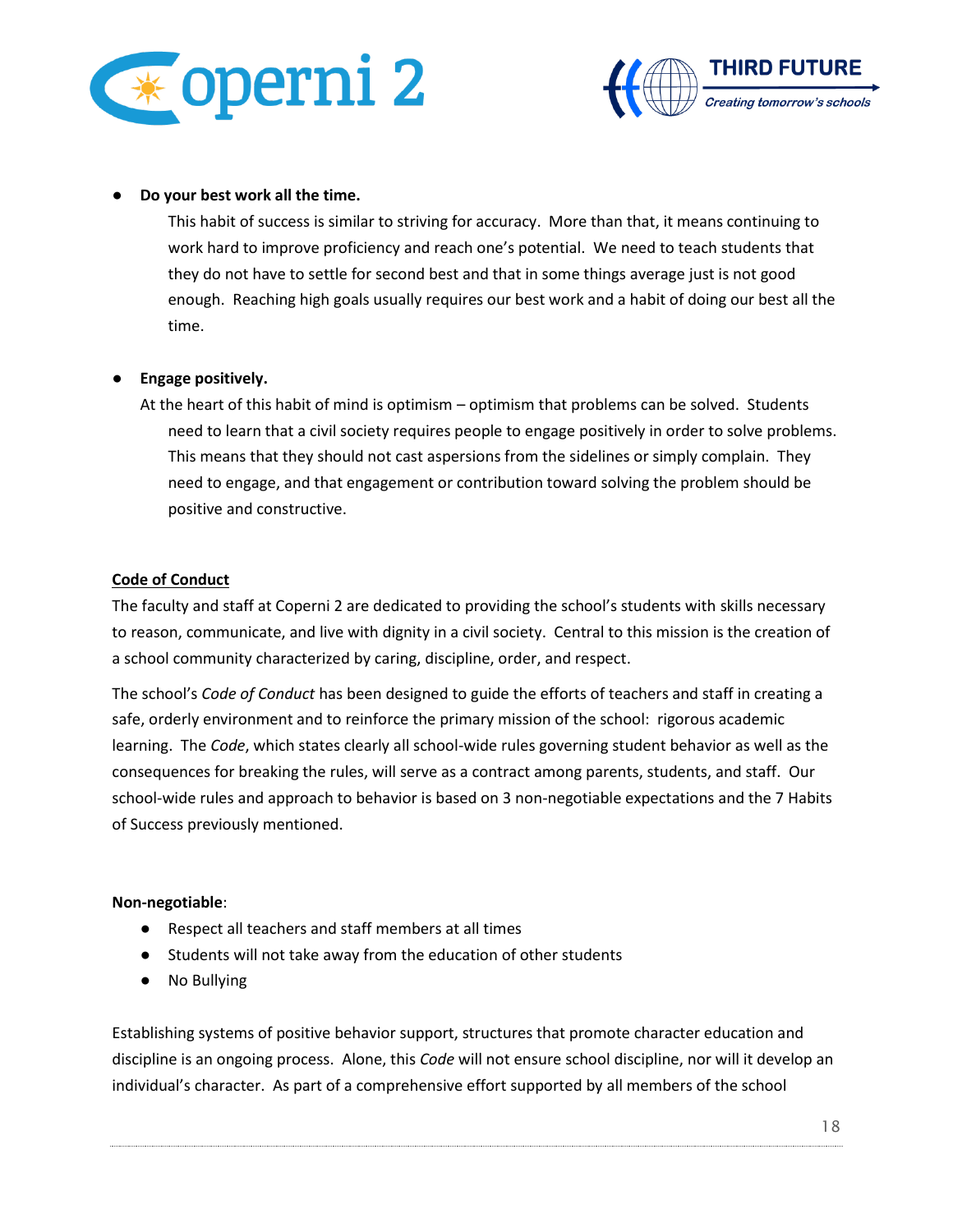



community, however, it will guide the process. Faculty and staff will work continuously to achieve as much consistency as possible with regard to disciplinary matters, and they will be prepared to revise and adapt disciplinary procedures as necessary.

Embracing the principles outlined herein is a first and vital step toward creating the type of environment in which all children can thrive. It will not only minimize physical harm and disruption among students, it will help establish among all members of the school community the habits that characterize a civil society. This is our *Code*, a blueprint for living and learning.

# **Consequences for Minor Misbehavior**

It is expected that the great majority of students at the school will strive to meet the expectations for responsibility and self-discipline outlined herein. It is also understood, however, that no single set of procedures will be effective in helping every student develop the skills and attitudes necessary for success. Therefore, a series of interventions will be designed for students who have not been motivated by the school-wide procedures. As teachers and faculty adapt disciplinary procedures to meet individual needs, the focus will remain positive and an emphasis will be placed on the continuing need for calm and consistent consequences.

Students will learn that certain actions are unacceptable at the school and misbehavior has consequences that are neither amusing nor pleasant. Students who engage in any type of misbehavior, whether minor or severe, will be required to make amends and/or restore the situation. Restitution may involve an apology; community or school service; or fixing, replacing, and/or paying for damage caused. An administrator and/or teacher will determine the type of restitution required for a particular infraction. If possible, the restitution assignment will be communicated to the student's parents prior to his or her completion of the task. In all cases, parents will be informed of the child's inappropriate behavior and the restitution requirement.

#### **Consequences for Severe Misbehavior**

Most misbehavior will be handled with discussion or the use of mild consequences. However, severe misbehavior will be met swiftly with equally severe consequences. Such behavior is defined per our 3 non-negotiables:

- **Students will respect all teachers and staff members at all times**
- **Students will not take away from the education of other students**
- **No Bullying**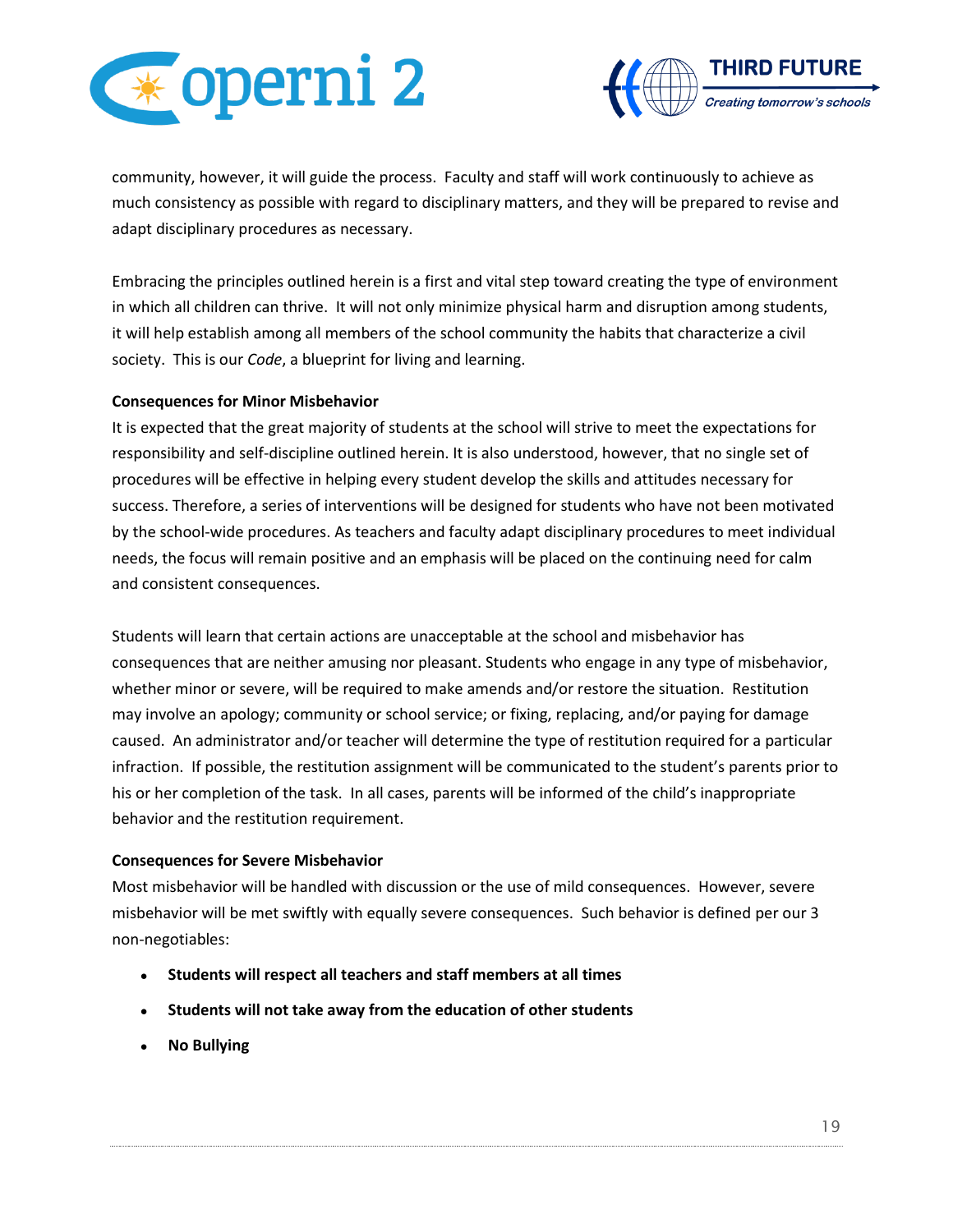



Insubordinate behavior is the direct refusal to comply with a reasonable staff instruction within a specified period of time. In such cases, the staff member involved will first explain to the student why his or her actions are inappropriate and will issue a mild consequence for the offense. If the student continues to disregard the staff member's instruction, he or she will be sent to the office and the incident will be reported to the appropriate staff member.

Insubordination is a breakdown in communication. When a student has been referred to the office for this offense, the principal or designee may arrange a conference between the student, the staff member involved, and possibly the student's parent or guardian. The purpose of the conference will be to establish a plan that will help the student communicate more responsibly in the future.

In cases of physically dangerous behavior—fighting, assault, verbal assault, physical intimidation, sexual intimidation—staff will firmly inform the students to stop the physical altercation. If the students do not respond, staff will use professional judgment to determine whether or not to intervene physically. Staff will not be required to take action that could be physically dangerous; in such cases, another student will be sent immediately for assistance. The principal or designee will notify parents and make all decisions regarding whether to contact the appropriate law enforcement authorities.

If a staff member is aware that a student has been or is engaged in illegal activity, the staff member will refer the case to the office. The principal or designee will notify the student's parent or guardian and make all decisions regarding whether to contact the appropriate law enforcement authorities. Any student who brings a weapon to school or who uses a dangerous item in a way that makes another person feel threatened is subject to immediate expulsion. All incidents involving weapons will be reported to the appropriate law enforcement agencies.

The following consequences may be applied in cases of severe misbehavior.

❑ *Office Referral*

Referrals to the office will be made only in response to severe or recurring behavior problems. Reserving office referrals for such cases will help combat the notion that being sent to the office is "no big deal."

When making an office referral, the referring staff member will notify an administrator as soon as possible after the infraction. Administrators and office staff will keep records on all office referrals, and the records will be reviewed by the school's leadership team frequently. Using these records, the leadership team will determine whether it is necessary to revise school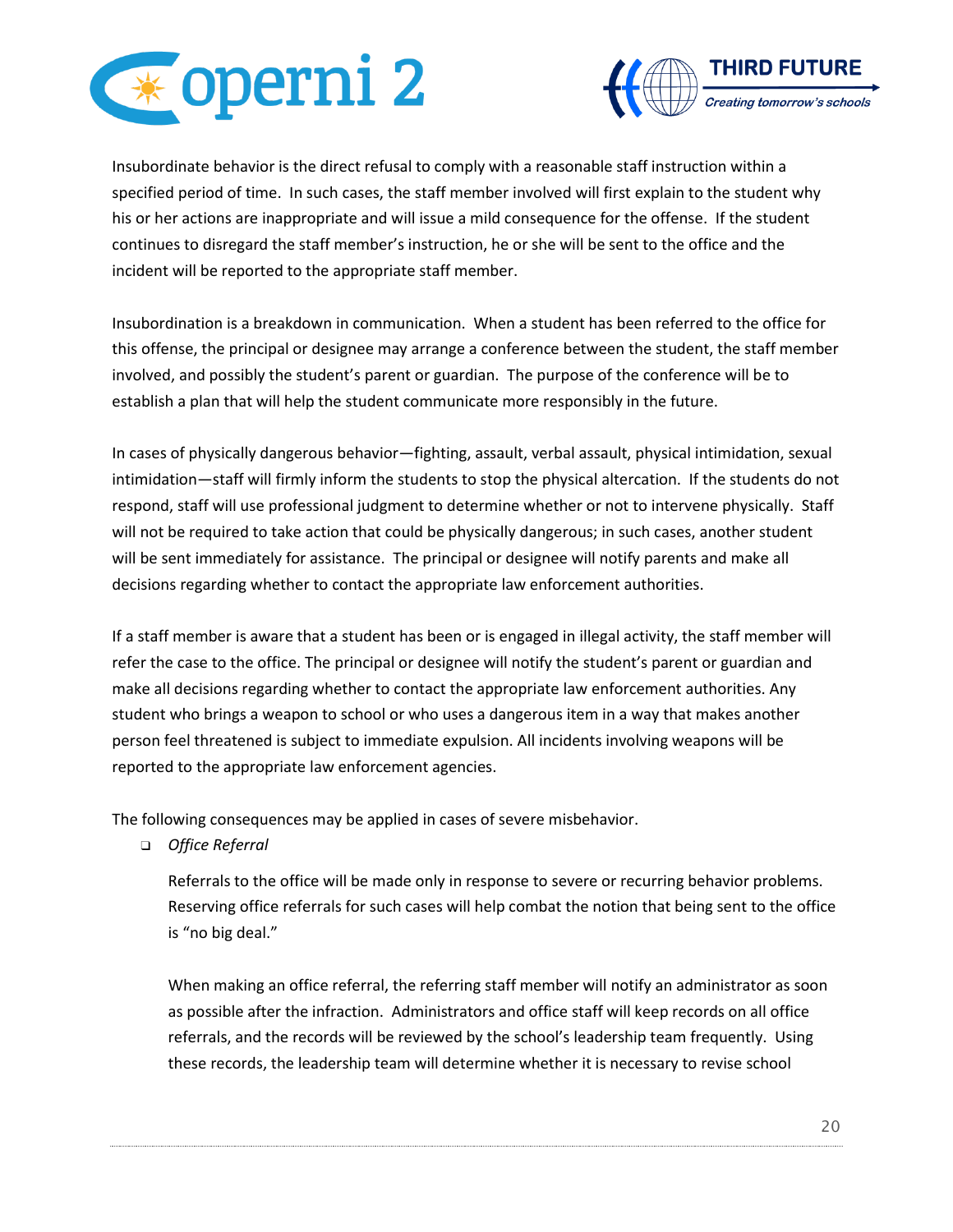



policies, or whether there is a need for further staff development to ensure the consistent implementation of current policies.

# ❑ *Exclusionary Timeout from Reinforcement*

At Coperni 2 students may need a neutral environment to help manage their own behavior, or to cool down or reflect on inappropriate behavior. Such timeouts involve removing the student from the instructional setting to a supervised area, such as the back of a classroom or the office. An exclusionary timeout from reinforcement may also be imposed as a consequence of misbehavior.

Faculty, staff, and school leaders will adhere to the following procedures when imposing an exclusionary timeout from reinforcement. No student shall ever be unsupervised during a timeout situation.

- 1. Upon the behavioral infraction, the student will be told in a firm, non-emotional voice, that he or she has made the choice to continue the inappropriate behavior, and that a timeout is the consequence.
- 2. The student will be required to complete a simple task in order to show that he or she is ready to transition back to the learning setting.

Records of the number of exclusionary timeouts from reinforcement imposed and the students involved will be maintained and reviewed by the leadership team frequently. These records will be used to make judgments about the efficacy of the school's timeout procedures for helping students learn to be responsible.

# ❑ *Suspension*

In response to cases of severe misbehavior in which a student violates school policies, rules, or regulations, or otherwise interferes with the orderly operation of the school, the principal or a designee may suspend or temporarily remove the student from school. Suspension will be regarded as a serious consequence and students will be removed immediately. If there are extenuating circumstances preventing immediate removal from the school grounds, the principal or designee will assume full responsibility for the student until he or she is removed. The student's parents will be required to meet with the principal or designee and any staff members involved in the suspension prior to the student's return to the school. A suspended student must make up missed work, and will not be allowed to be on the school grounds or to attend any school-related functions at any time during the suspension.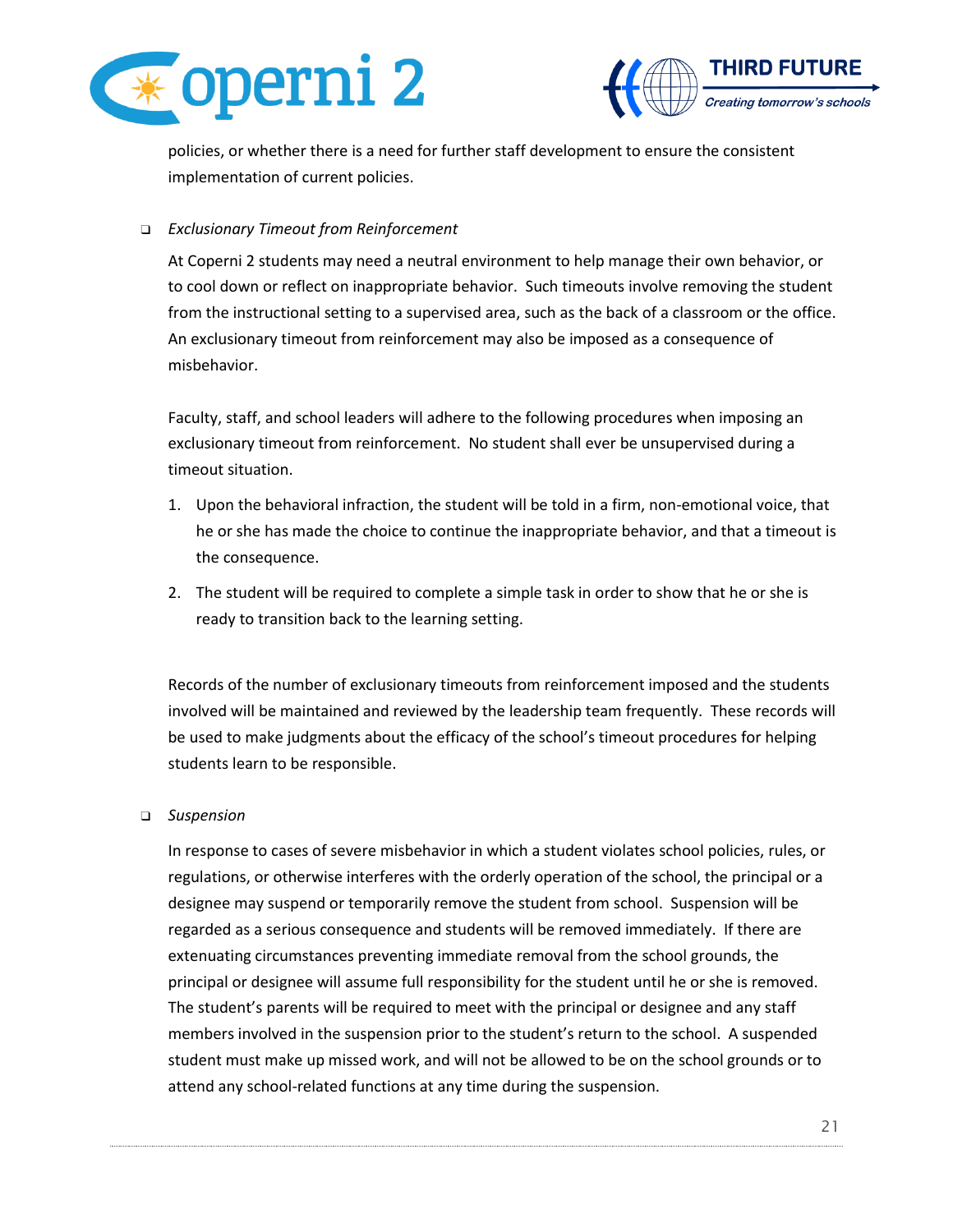



# ❑ Expulsion

Expulsion is defined as the removal of the right and obligation of a pupil to attend the school under the conditions set by the school's Board of Directors. A student can be recommended for expulsion if the student has had three or more suspensions for chronic disruption of the learning environment (as defined in the section on suspension). The principal or designee will make a recommendation to expel a student to the School Board.

A student who brings a dangerous weapon to school or uses an implement in school in any way that makes another student, staff member, or volunteer feel threatened will be subject to an expulsion hearing before the School Board. If a student brings a firearm to school, the student will be expelled for at least one year. If a student enrolled in grade commits a physical or verbal assault at school against a person employed by or engaged as a volunteer or contractor by the school board, and if the physical or verbal assault is reported to the school board, or building principal by the victim or, if the victim is unable to report the assault, by another person on the victim's behalf, then the school board may expel the student from the school permanently. In addition, if a student in grades 6-8 makes a bomb threat or similar threat directed at a school building, other property, or at a school-related event, then the school board, or designee on behalf of the school board, may expel the pupil from the school for up to 180 school days. If the principal receives a report of physical or verbal assault, he or she shall forward the report to the school board with the recommendation to expel. If an individual is permanently expelled, the school shall enter on the individual's permanent record that he or she has been permanently expelled pursuant to state law.

An expelled student will not be permitted on school grounds or at any school-related functions for the duration of his or her expulsion. If an individual is expelled, it is the responsibility of that individual and of his or her parent or legal guardian to locate a suitable educational program and to enroll the individual in such program during the expulsion. If the expulsion is for a limited time, such as one year, the expelled student may choose to attend another school during this period. Students under the age of fourteen may be expelled for the duration of the existing school year.

The school's common areas include the hallways, rest rooms, and the multipurpose room. Because students from every grade and class will be using these areas under the supervision of various faculty and staff, it is important to establish rules and expectations that are commonly understood and consistently applied. With such rules in place, staff can focus on encouraging good character among students rather than correcting misbehavior.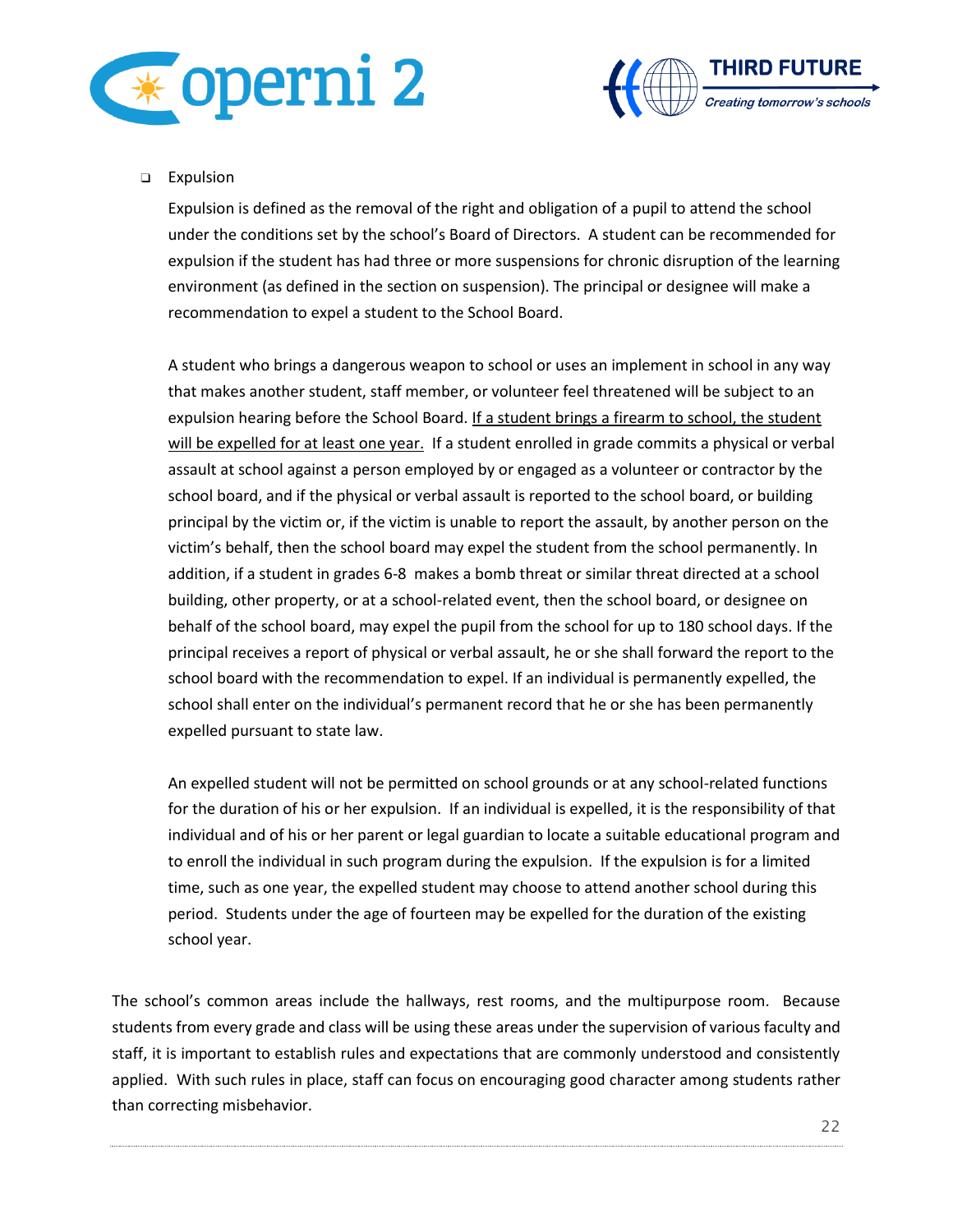



Staff will continuously encourage appropriate behavior in the school's common areas through positive and friendly interactions with students. Verbal praise will be used to recognize students who exercise courtesy, safety, and respect in common areas.

#### **Procedures**

Procedures are a set way of doing things (often related to a transition). Defining and utilizing these procedures throughout the entire community:

- Students know the expected behavior in most situations and are able to succeed at a higher rate than without the procedures in place.
- Knowing the expectation also increases the "climate of competence," increasing students' sense of safety and acceptance.
- Teachers and staff are able to provide specific positive feedback to all members of the community when they have met the expectation.

#### Example:

Lunchroom:

- 1. Sit in your assigned area.
- 2. Follow directions
- 3. Stay in your seat
- 4. Quiet, whisper voices

# **School Celebrations/Incentives**

Students will have the opportunity to earn privileges and rewards based on their progress in Habits of Success. Recognition of their progress will occur during assemblies at the end of each quarter. We also recognize growth in learning as measured by NWEA Map testing twice a year during an evening awards ceremony.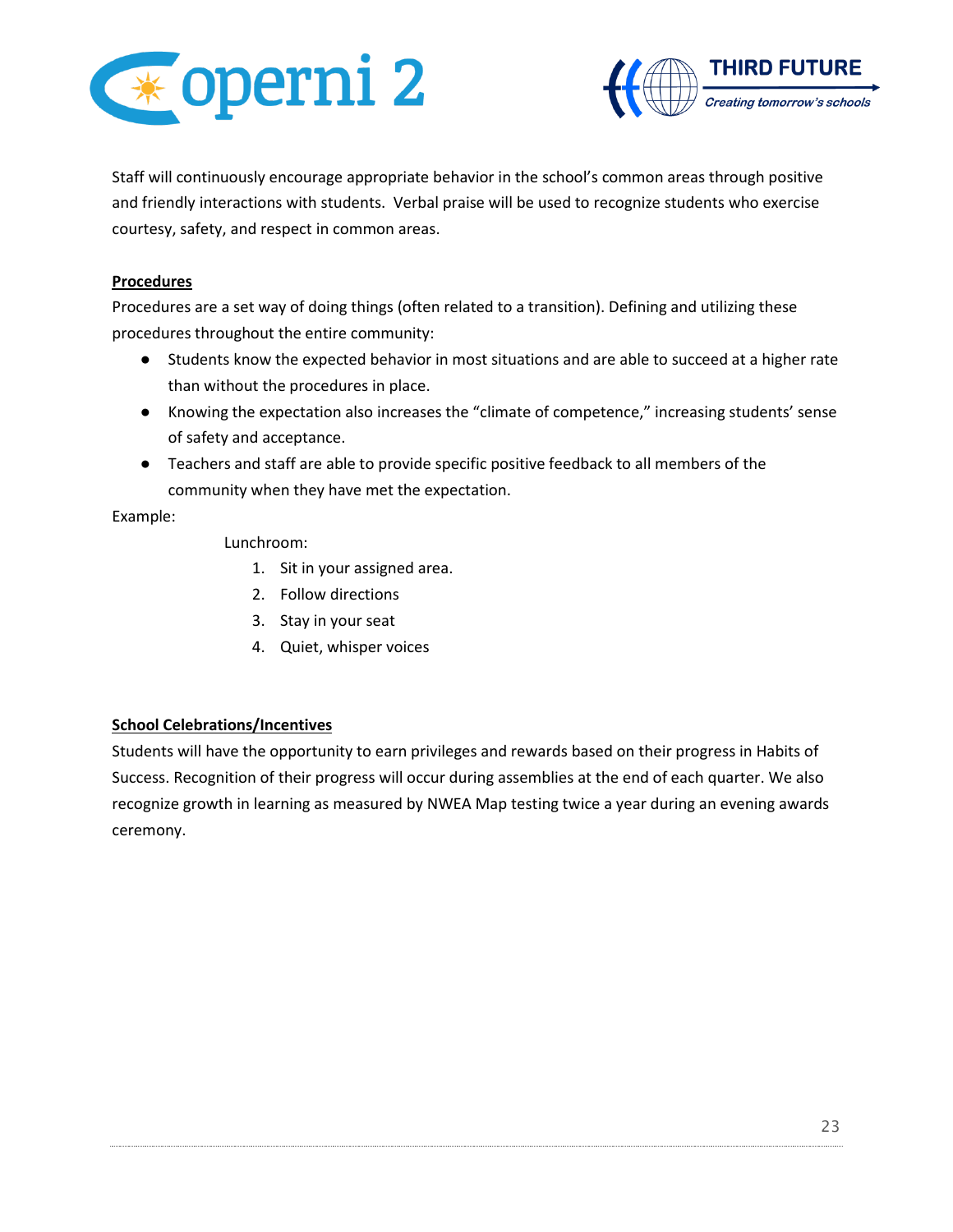



# **Parent/Guardian Agreement**

I want my child to develop to his/her fullest potential. I will encourage him/her by doing the following:

- 1. Ensure that my child attends school on time and prepared to learn.
- 2. Be aware of my child's progress and talk about school with him/her.
- 3. Communicate with teachers and school staff to support and challenge my child.
- 4. Read with, or provide independent reading opportunities for, my child for at least 20 minutes per day.
- 5. Encourage my child to complete their homework to the best of their abilities.
- 6. Expect the school to maintain proper discipline.
- 7. Participate in activities that support the school.
- 8. Be responsible for my child wearing their uniform.

#### **Student Agreement**

It is important that I do my best and I will try to always do the following:

- 1. Make sure that I arrive at school on time and ready to listen, learn and participate.
- 2. Finish my work and complete and return homework and other projects as assigned.
- 3. Be respectful to others at all times.
- 4. I will make good choices.
- 5. I will help others to learn in a positive manner
- 6. I will tell the teachers and my parents when I have a problem at school.

#### **Teacher Agreement**

It is important that each student performs to his/her fullest academic potential. To ensure that this happens I will do the following:

- 1. Provide the academic instruction necessary for all students to excel with a student-focused attitude.
- 2. Provide a caring and safe environment that allows for positive and regular communication with students and parents.
- 3. Determine how each student learns best and use this methodology daily in a positive manner that focuses on student outcomes.
- 4. Provide meaningful homework assignments to students.
- 5. Hold myself accountable for my actions and strive to perform at the highest level at all times with student success my primary driving force.